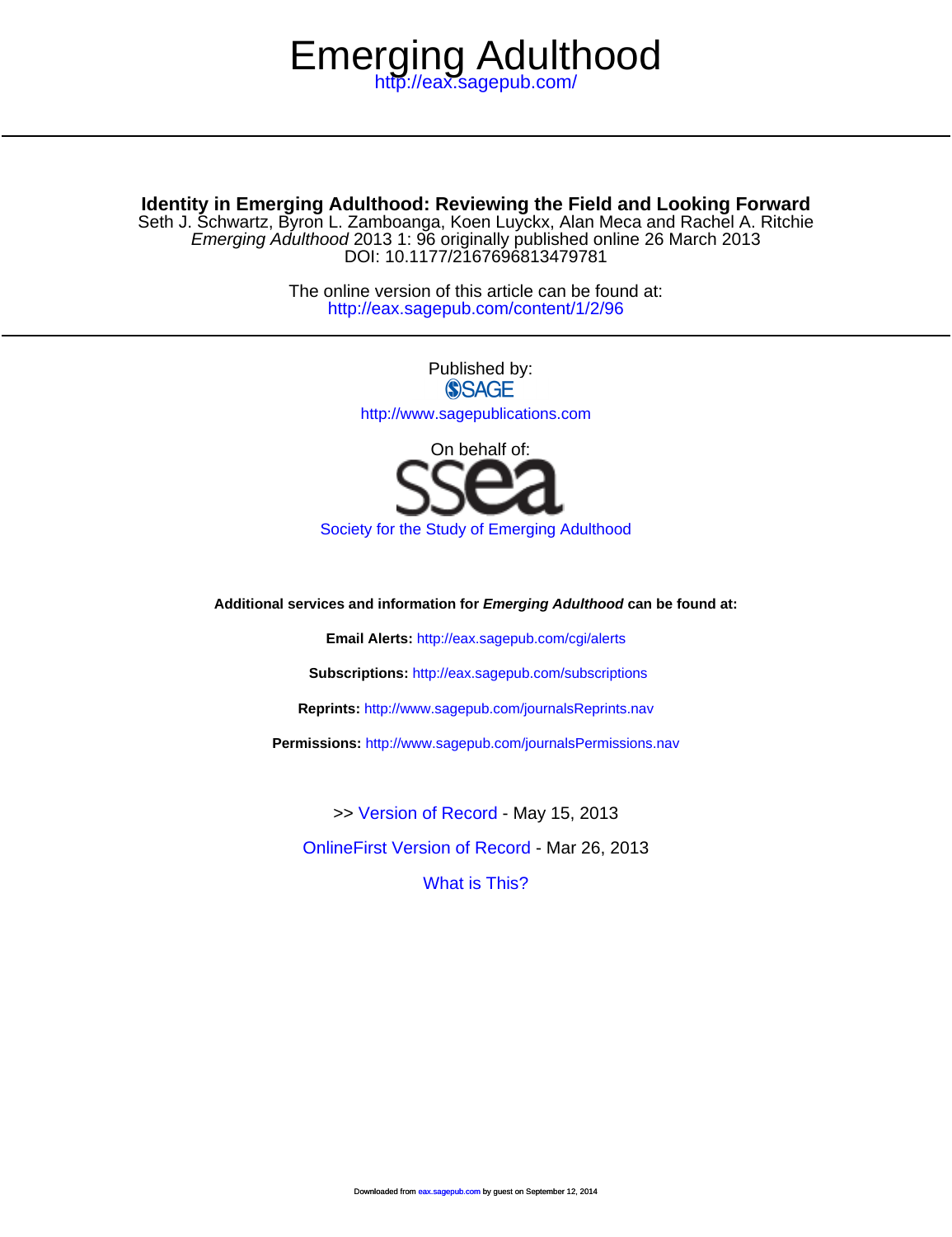# Identity in Emerging Adulthood: Reviewing the Field and Looking Forward

Emerging Adulthood 1(2) 96-113  $\odot$  2013 Society for the Study of Emerging Adulthood and SAGE Publications Reprints and permission: [sagepub.com/journalsPermissions.nav](http://www.sagepub.com/journalsPermissions.nav) DOI: 10.1177/2167696813479781 [ea.sagepub.com](http://ea.sagepub.com)



Seth J. Schwartz<sup>I</sup>, Byron L. Zamboanga<sup>2</sup>, Koen Luyckx<sup>3</sup>, Alan  $\sf Meca^4$ , and Rachel A. Ritchie $^4$ 

## Abstract

The present article presents a review of identity status-based theory and research with adolescents and emerging adults, with some coverage of related approaches such as narrative identity and identity style. In the first section, we review Erikson's theory of identity and early identity status research examining differences in personality and cognitive variables across statuses. We then review two contemporary identity models that extend identity status theory and explicitly frame identity development as a dynamic and iterative process. We also review work that has focused on specific domains of identity. The second section of the article discusses mental and physical health correlates of identity processes and statuses. The article concludes with recommendations for future identity research with adolescent and emerging adult populations.

## Keywords

identity, emerging adulthood, adolescence, statuses, exploration, commitment

Identity is a fundamental psychosocial task for young people. Beginning in their early teens, adolescents start to ask questions such as "Who am I?" "What am I doing in my life?" "What kind of relationships do I want?" "What kind of work do I want to do?'' and ''What are my beliefs?''(Archer, 1982). The consideration of alternative possibilities often coincides with the advent of formal operational thought during adolescence (Krettenauer, 2005). As young people develop the ability to consider an abstract idea such as who and what they could be, they may begin to imagine new and different possibilities for themselves.

Accordingly, the purpose of this article is to review what is known about identity in young people—with particular attention to work conducted since 2000. We begin with an overview of what identity is (from a developmental perspective), how it functions, and how the task of developing a sense of identity has changed in the past 40–50 years due to technological advances and associated social changes. We attend to research and theory that is rooted in the pioneering work of Erikson (1950), who was one of the first ''grand theorists'' to characterize identity as a fundamental task of adolescence and of the transition to adulthood. We then review a number of prominent neo-Eriksonian identity theories and some of the content domains in which identity processes operate. We focus particularly on Marcia's identity status model, which was one of the first empirical operationalizations of Erikson's work and has generated more than 45 years of theoretical and empirical work. We also review two other prominent neo-Eriksonian approaches, identity style and narrative identity. We then review research linking identity processes and domains with

psychosocial and health outcomes. Finally, we suggest future directions for identity research.

A fundamental question that has been posed is not when active consideration of identity issues begins, but rather when this first iteration of self-examination is resolved. In largely individualistic, Western contexts, the beginning of the search for a sense of self results from a combination of (a) increased mental capacities to consider multiple possibilities and (b) a social context where multiple alternatives are available and from which one or more may be selected (Bosma & Kunnen, 2001). The active consideration of identity alternatives is assumed to subside once one has enacted firm adult commitments (however ''adult commitments'' are defined in the society where one lives) and has entered into adult roles such as permanent partnership, gainful employment, and parenthood (Luyckx, Schwartz, Goossens, & Pollock, 2008). Of course, identity issues are often reconsidered later in life—the ''midlife

#### Corresponding Author:

Department of Epidemiology and Public Health, Leonard M. Miller School of Medicine, University of Miami, Miami, FL, USA

<sup>&</sup>lt;sup>2</sup> Smith College, Hadley, MA, USA

<sup>&</sup>lt;sup>3</sup> Katholieke Universiteit Leuven, Belgium

<sup>&</sup>lt;sup>4</sup> Florida International University, Miami, FL, USA

Seth J. Schwartz, PhD, Department of Epidemiology and Public Health, Leonard M. Miller School of Medicine, University of Miami, 1425 N.W. 10th Avenue, Suite 321, Miami, FL 33136, USA. Email: sschwartz@med.miami.edu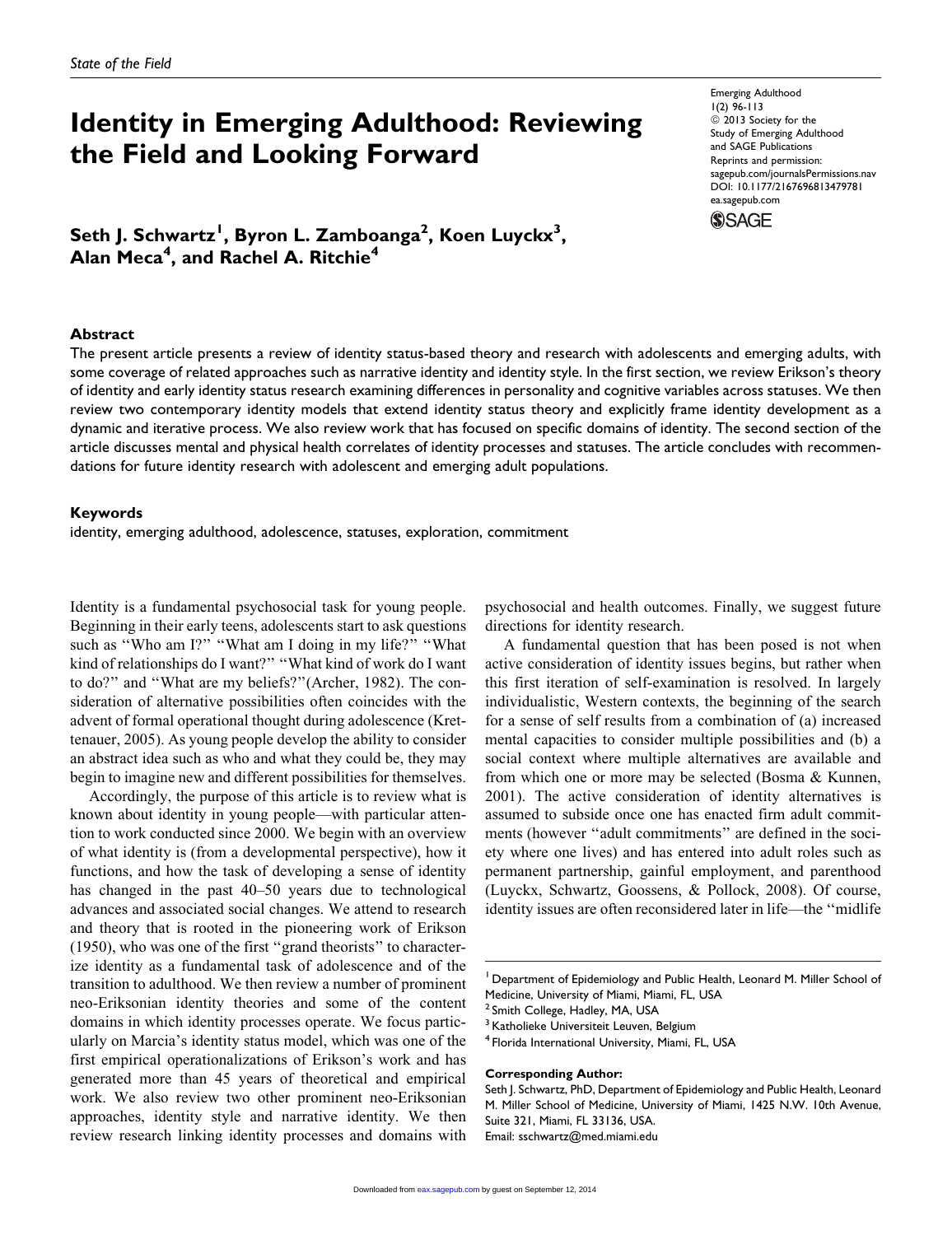crisis'' can take the form of revisiting one's identity commitments that were enacted earlier but may no longer fit with one's current life situation or sense of self (Freund & Ritter, 2009; Sneed, Whitbourne, Schwartz, & Huang, 2012)—but our focus here is on identity work in late adolescence and emerging adulthood.

Erikson (1950) proposed adolescence as the time when consideration of identity issues would be most prominent. In the mid-20th century, when most of Erikson's writings were published, the majority of Americans married and entered the workforce almost immediately upon completing high school (Cherlin, 2010; National Center for Education Statistics, 2010). However, as many entry-level jobs were mechanized, outsourced, or otherwise made obsolete, and as the U.S. economy began to transition from industrial to technological, many of the available jobs began to require postsecondary education. As a result, young Americans flocked to colleges and universities following their high school graduation. In 1959, approximately 2.4 million American students attended college or university full time; by 2010, that number had jumped to 12.7 million (National Center on Education Statistics, 2010). This 430% increase is nearly six times the 72% increase in the total U.S. population during that same time span (U.S. Census Bureau, 2011). Similar trends have also occurred in other Western countries (e.g., Canada, Australia; Fussell, Gauthier, & Evans, 2007).

Moreover, as the economy transitioned from industrial to technological, the range of potential career choices increased exponentially. Rather than deciding on a career in high school, young people began to experiment with various career alternatives through selecting and changing college majors (Côté  $\&$ Allahar, 1994). Indeed, research indicates that changing academic majors is part of the process of sorting through potential career alternatives (Malgwi, Howe, & Burnaby, 2005).

Similar changes have occurred in other life domains, such as romantic relationships, religious faith, political participation, and gender roles. Concerning romantic relationships, many young people are choosing to stay single or to cohabit with a partner instead of getting married (Dykstra & Poortman, 2010; Wiik, 2009). In the area of religion and spirituality, young people are less likely to participate in organized faith activities, such as attending church (Uecker, Regnerus, & Vaaler, 2007), and more likely to engage in individualized spiritual activities such as praying or meditating (Barry, Nelson, Davarya, & Urry, 2010). In areas such as gender and sexuality, women now represent the majority of students at most U.S. universities (National Center of Education Statistics, 2010). Moreover, nontraditional sexual identities and orientations have become increasingly accepted since the mid to late 1990s (Savin-Williams, 2011). So the ways in which identity work is undertaken in many content domains have been rapidly changing during the close of the 20th century and the beginning of the 21st century.

A by-product of the move toward a technologically based economy and of increased college attendance was a lengthening of the transition between school and work, between living

with one's nuclear family and establishing one's family of procreation or choice, and between the end of dependency on parents and the assumption of permanent adult roles (Côté, 2000). Young people were spending more time ''in between'' adolescence and adulthood—a time when they were more autonomous than they had been during adolescence but were still at least somewhat financially dependent on their parents (Arnett, 1998). Further, young people in this phase of life were no longer bound to the structured high school schedule, but for the most part, they had yet to enter the world of full-time work—suggesting that young people in their late teens and early 20s often had a great deal of free time in which they could try out potential adult relationships, experiment with substances, philosophize about various belief systems, and investigate and think about career possibilities (Arnett, 2005, 2007a).

Arnett (2000) has referred to this ''in-between'' period as emerging adulthood. Likely as a result of the remarkable amorphousness that characterizes emerging adulthood, the majority of identity exploration and commitment in the late 20th century and the early 21st century has extended into this developmental period rather than being limited to adolescence (Schwartz, Côté, & Arnett, 2005). Indeed, as enumerated by Arnett (2007b), the distinctive features of emerging adulthood include a focus on oneself, a feeling of being in between adolescence and adulthood, instability, and openness to a wide variety of possibilities. These features encourage, and provide time and space for, consideration of identity alternatives in areas such as career, relationships, sexuality, philosophy of life, and religion and spirituality (Schwartz, Donnellan, Ravert, Luyckx, & Zamboanga, 2013).

## Models of Identity Development in Emerging Adulthood

A number of theoretical models have been introduced to describe and help explain the process of identity development from late adolescence through emerging adulthood. Although a full review of identity models is beyond the scope of this review (see Schwartz, Luyckx, & Vignoles, 2011, for a more comprehensive review of identity perspectives), it is worth examining some of the models that are developmentally focused and that have been applied to emerging adulthood. The models that we review here are grounded, to varying extents, in Erikson's (1950) life span psychosocial theory, of which identity was a central theme. Erikson posited identity as a dynamic interplay between identity synthesis and identity confusion. Identity synthesis represents a coherent and internally consistent sense of self over time and across situations (Dunkel, 2005), whereas *identity confusion* represents a fragmented or piecemeal sense of self that does not support self-directed decision making.

Identity synthesis and confusion represent only a small part of Erikson's theorizing on identity. Indeed, several of Erikson's books—including his case studies of Mohandas Gandhi (Erikson, 1969) and Martin Luther (Erikson, 1958)—focus strongly on identity issues including (but not limited to) synthesis and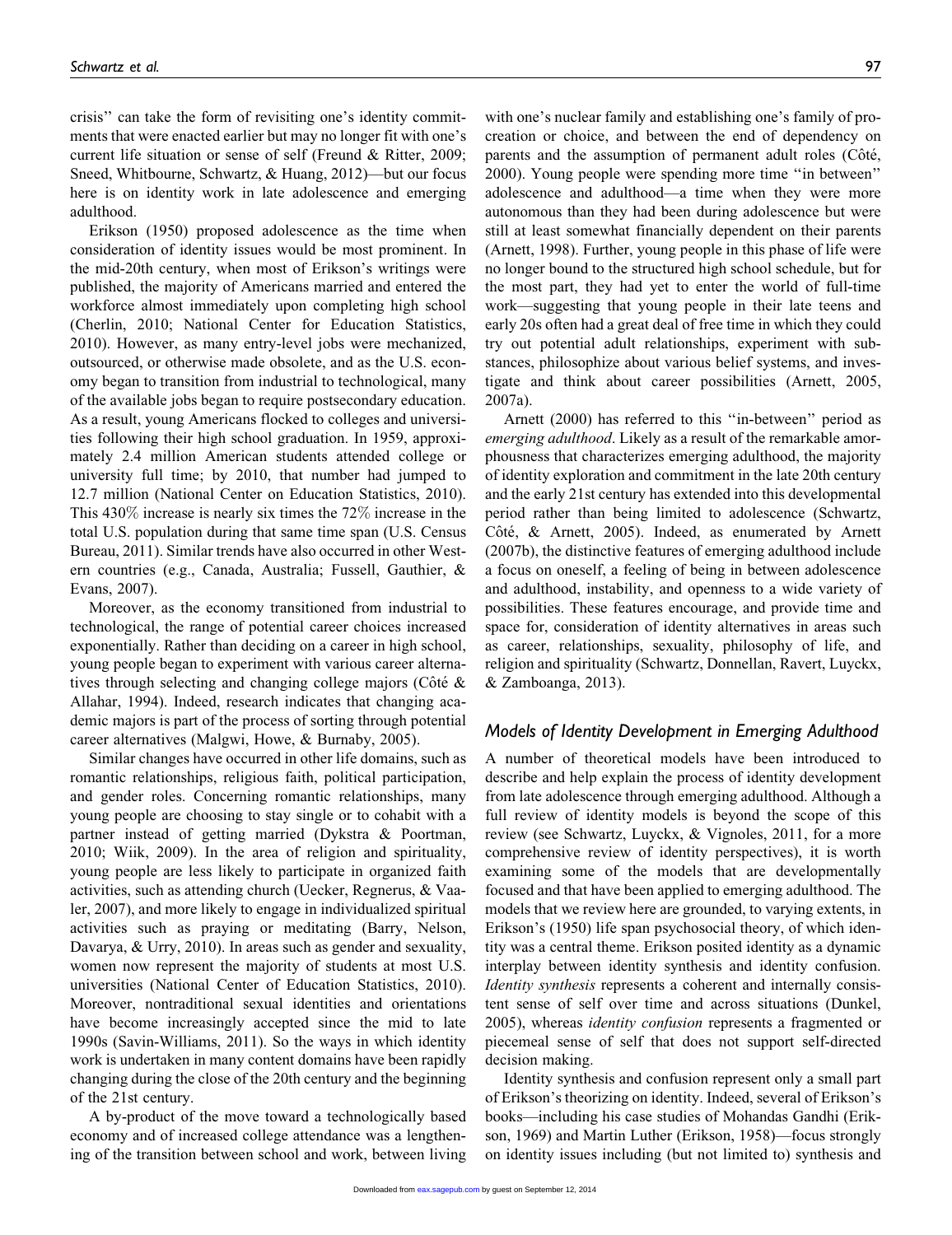confusion. Erikson's writing is often abstract and clinically oriented rather than concrete and empirically testable, and he left to others the task of operationalizing many of his concepts for empirical research (Côté, 1993).

In this article, we review three primary models that have their roots in Erikson's work. The majority of the present article is devoted to the identity status perspective (Marcia, 1966), recent extensions of identity status theory, and related research conducted within specific identity domains (e.g., politics, religion/spirituality, and gender/sexuality). We also review work conducted within (a) the identity style perspective (Berzonsky, 1989), which began as an extension of identity status but has now established its own literature and within (b) narrative approaches to identity (e.g., Bauer & McAdams, 2010; McAdams, 2013).

## The Identity Status Model

Marcia's (1966) identity status model was among the first empirical operationalizations of Erikson's work and, in the more than 45 years since its introduction, the identity status model has inspired nearly 1,000 theoretical and empirical publications (see Kroger & Marcia, 2011). Drawing on Erikson's work, Marcia proposed exploration and commitment as the defining dimensions of identity. Exploration refers to sorting through various potential identity alternatives, whereas commitment represents selecting one or more alternatives to which to adhere. Marcia divided exploration and commitment into ''present'' and ''absent'' levels, and he crossed the exploration and commitment dimensions to create four identity status categories. Achievement represents a set of commitments enacted following a period of exploration. Moratorium represents a state of active exploration with few commitments. Foreclosure represents a set of commitments enacted without prior exploration. Diffusion represents an absence of commitments coupled with a lack of interest in exploration. Each of these statuses is associated with a distinct set of personality characteristics: achievement with balanced thinking and mature interpersonal relationships (Beyers & Seiffge-Krenke, 2010; Krettenauer, 2005); moratorium with openness and curiosity (Luyckx, Goossens, & Soenens, 2006) but also with symptoms of anxiety, depression, and poor well-being (Schwartz, Zamboanga, Weisskirch, & Rodriguez, 2009); foreclosure with selfsatisfaction and low levels of internalizing symptoms (Schwartz, Beyers, et al., 2011); and diffusion with low selfesteem and with an absence of self-direction and agency (Schwartz et al., 2005).

Much of the early work using the identity status model focused on comparing and contrasting the four identity status categories in terms of personality, adjustment, and developmental variables such as attachment, perspective taking, and moral reasoning (Kroger & Marcia, 2011). Since the late 1980s and early 1990s, the focus of identity status-based research has been primarily on correlates of the component processes underlying identity status—namely exploration and commitment (Berzonsky & Adams, 1999; Crocetti, Rubini, &

Meeus, 2008; Luyckx, Goossens, Soenens, & Beyers, 2006). For example, research has found that exploration is associated with identity confusion, symptoms of anxiety and depression, and other forms of maladjustment (Schwartz et al., 2009), whereas commitment is associated with satisfaction and security with one's life (Luyckx, Schwartz, Goossens, & Pollock, 2008).

Criticisms of the Identity Status Model. Although the identity status model has been popular, it has also been subject to a great deal of criticism. The almost exclusive focus on identity status categories was criticized as misrepresenting Erikson's (1950) theory of identity (Côté & Levine, 1988). Indeed, although Erikson spoke of identity as something that is created through transactions between individuals and their social contexts, the identity status model pays little attention to context and appears to frame the identity development process as a set of individual choices. For example, identity status theorists and researchers have often adopted a pejorative view of foreclosure (e.g., Kroger & Marcia, 2011)—despite the appropriateness of foreclosure in some social and cultural contexts. Foreclosure may be the most ''appropriate'' identity configuration in cultural and interpersonal contexts that emphasize conformity, hierarchical relationships, and interdependence (Bosma & Kunnen, 2001; Dwairy, 2002). Indeed, consideration of various identity alternatives—a hallmark of ''successful'' identity development in many Western societies—may occur less frequently in non-Western societies (Berman, Yu, Schwartz, Teo, & Mochizuki, 2011). Identity development in these societies is more likely to involve imitation and internalization of values and beliefs from parents and other authority figures (Cheng & Berman, 2012) a process that matches the definition of foreclosure.

A further criticism of the identity status perspective is that it is too simplistic to capture the nuances of identity development. Exploration was originally cast as the ''work'' of identity development, with commitment framed as the outcome of that process (Grotevant, 1987). A logical extension of this idea is that young people explore among a range of options, select one or more of these options to which to commit, and then the identity development process is complete. Although Marcia and others (e.g., Kroger, 1996; Stephen, Fraser, & Marcia, 1992) have explicitly noted otherwise, a common assumption within the identity status model has been that identity is somehow ''finalized'' in early adulthood (van Hoof, 1999)—and such an assumption directly contradicts Erikson's writings. Indeed, many of the content domains in which identity development has been studied—such as career choice and dating relationship preferences—refer specifically to activities undertaken during the emerging adult age period, and a sharp decline in identity activity within these domains would be expected upon taking on permanent adult roles.

Expanded Identity Status Models. Schwartz (2001, 2005) reframed these criticisms as challenges for the identity research community. He called for conceptualization of a greater range of identity processes and for in-depth research examining the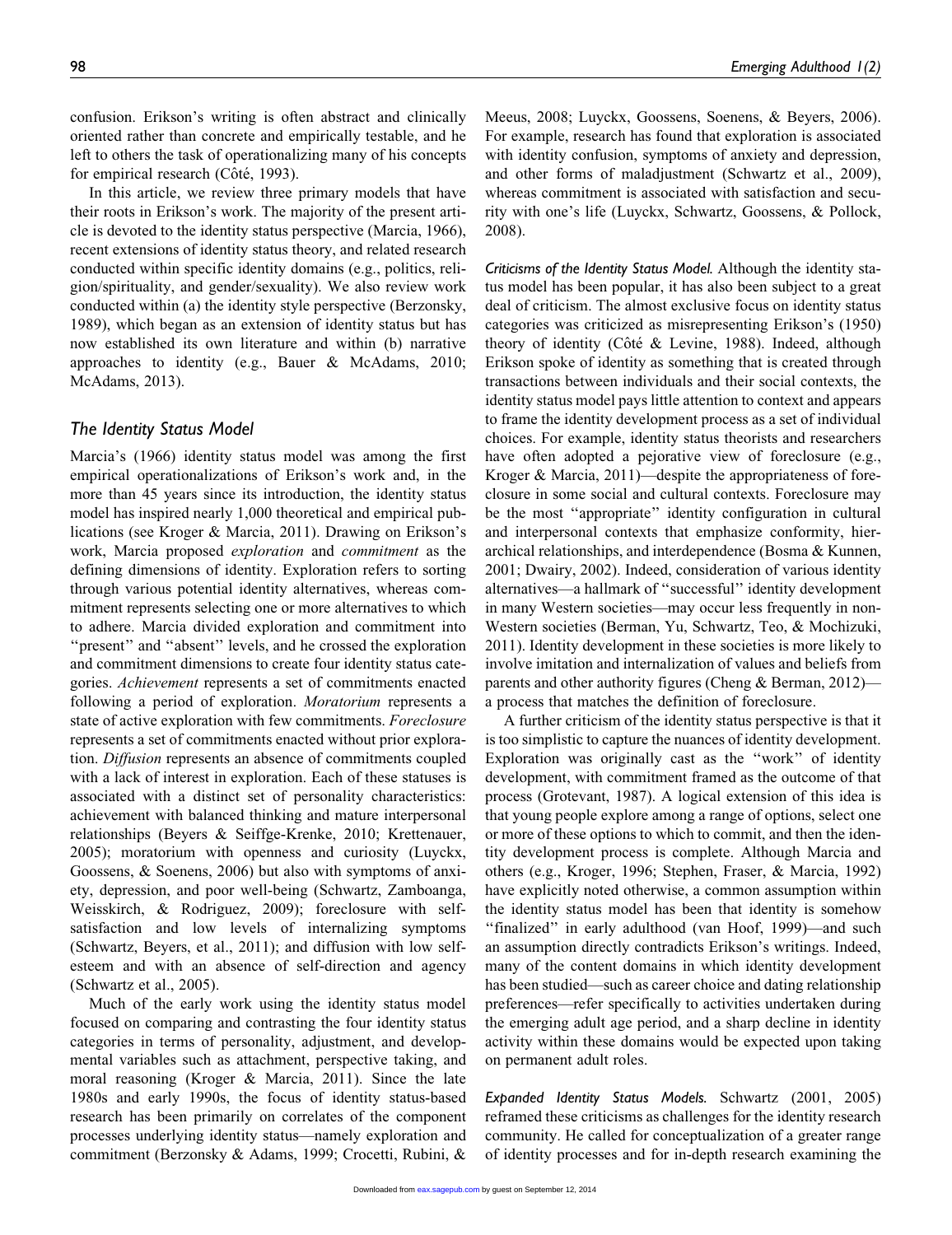ways in which identity operates across adolescence and emerging adulthood. In response, two expanded identity models the dual-cycle model (Luyckx, Goossens, Soenens, & Beyers, 2006) and the certainty–uncertainty model (Crocetti et al., 2008)—were introduced. The dual-cycle model unpacks identity exploration into two separate processes (exploration in breadth and exploration in depth) and unpacks commitment into two separate processes (commitment making and identification with commitment). Exploration in breadth refers to the process proposed by Marcia, whereas exploration in depth refers to thinking about a commitment that one has already put into place (i.e., evaluating the extent to which that commitment fits with one's overall sense of self). Commitment making refers to the act of committing to a set of goals, values, and beliefs (i.e., making a decision as to what direction to pursue), whereas identification with commitment refers to embracing one's commitments and integrating them into one's sense of self (i.e., deriving self-esteem from one's goals, values, and beliefs). A fifth process, ruminative exploration, was added to the model somewhat later (Luyckx, Schwartz, Berzonsky, et al., 2008) and represents becoming ''stuck'' in the identity development process due at least in part to unrealistic expectations, maladaptive perfectionism, and fear of making the ''wrong'' choice (Luyckx, Soenens, Goossens, Beckx, & Wouters, 2008). Exploration in breadth and commitment making represent the way in which commitments are *formed*, whereas exploration in depth and identification with commitment represent the way in which commitments are *evaluated*. Commitments that are judged to be inadequate when explored in depth will likely not be identified with, leading to another round of exploration in breadth. Further, even those commitments that have been identified with may be explored in depth again at a later time when circumstances change—such as when one gets married or divorced, loses a job, or experiences an unexpected setback (Luyckx, Schwartz, Goossens, Beyers, & Missotten, 2011). So the dual-cycle model explicitly acknowledges exploration and commitment as processes, while also delineating multiple dimensions of exploration and multiple dimensions of commitment. From this perspective, identity is a fluid and dynamic process—much as Erikson described it.

The certainty–uncertainty model was introduced by Crocetti, Meeus, and their colleagues (e.g., Crocetti, Rubini, & Meeus, 2008; Klimstra, Hale, Raaijmakers, Branje, & Meeus, 2010). This model includes three processes—commitment, exploration in depth, and reconsideration of commitment. Commitment refers to a combination of the commitment making and identification with commitment dimensions from Luyckx et al.'s model, and exploration in depth refers to the corresponding dimension from Luyckx et al.'s model. Reconsideration of commitment refers to a willingness to entertain the prospect of replacing one's current commitments with new ones. Reconsideration is similar to exploration in breadth, but it proceeds from a somewhat different set of assumptions. Exploration in breadth can take place when the person currently maintains few or no commitments, whereas reconsideration assumes that the person has commitments that may or may

not be replaced. Like Erikson (1950), Meeus (1996) maintains that most individuals enter adolescence with at least some commitments internalized from parents and that these commitments will be explored in depth and will then be either retained or reconsidered.

Within the Meeus model, commitment and reconsideration represent certainty and uncertainty, respectively, in the process of identity development. Not surprisingly, commitment is associated with emotional security and a coherent sense of self, whereas reconsideration is associated with internalizing symptoms and a fragmented sense of self (Crocetti, Rubini, & Meeus, 2008; Schwartz, Klimstra, et al., 2011). Findings for exploration in depth have been somewhat different across the countries where the Luyckx and Meeus models were validated: exploration in depth has been found to be linked with symptoms of anxiety and depression more strongly in Italy than in either Belgium or the Netherlands (Crocetti, Schwartz, Klimstra, & Meeus, 2010; Luyckx, Berzonsky, et al., 2008). These differential patterns may be due, at least in part, to the more amorphous and extended transition to adulthood in Italy—often lasting beyond age 30—compared to other European countries (see Crocetti, Rabaglietti, & Sica, 2012, for a more extended discussion).

The Luyckx and Meeus models, inspired in part by Schwartz's (2001) reframing of the criticisms of the identity status approach, have also been used to generate empirical support for the identity status perspective. This support has taken two forms. First, using cluster analyses and cross-sectional data, the processes proposed by Luyckx and by Meeus have been used to empirically extract clusters matching all of Marcia's identity statuses (Crocetti, Rubini, Luyckx, & Meeus, 2008; Luyckx, Goossens, Soenens, Beyers, & Vansteenkiste, 2005). Second, using empirical clustering procedures and longitudinal data, both the Luyckx and Meeus models have been used to empirically characterize the identity statuses as characterological trajectory types (Luyckx, Klimstra, Schwartz, & Duriez, in press; Meeus, van de Schoot, Keijsers, Schwartz, & Branje, 2010). In other words, for many adolescents and emerging adults, the identity statuses may represent semipermanent personality profiles that endure over time, rather than transitional states as originally hypothesized by Marcia (1966). In both the cross-sectional and longitudinal results, additional identity statuses, beyond those proposed by Marcia, were extracted. Specifically, Luyckx, Goossens, Soenens, Beyers, and Vansteenkiste (2005) found two types of diffusion, and Meeus, van de Schoot, Keijsers, Schwartz, and Branje (2010) found two types of moratorium. Luyckx et al. differentiated between troubled or diffused diffusion (where the person attempts to explore but worry and rumination soon take over) and carefree diffusion (where the person is unconcerned with identity issues). Meeus et al. differentiated between classical moratorium—the uncommitted status in which exploration is often associated with symptoms of anxiety, depression, and poor well-being—and searching moratorium, where the person considers new potential identity commitments without discarding her or his present commitments.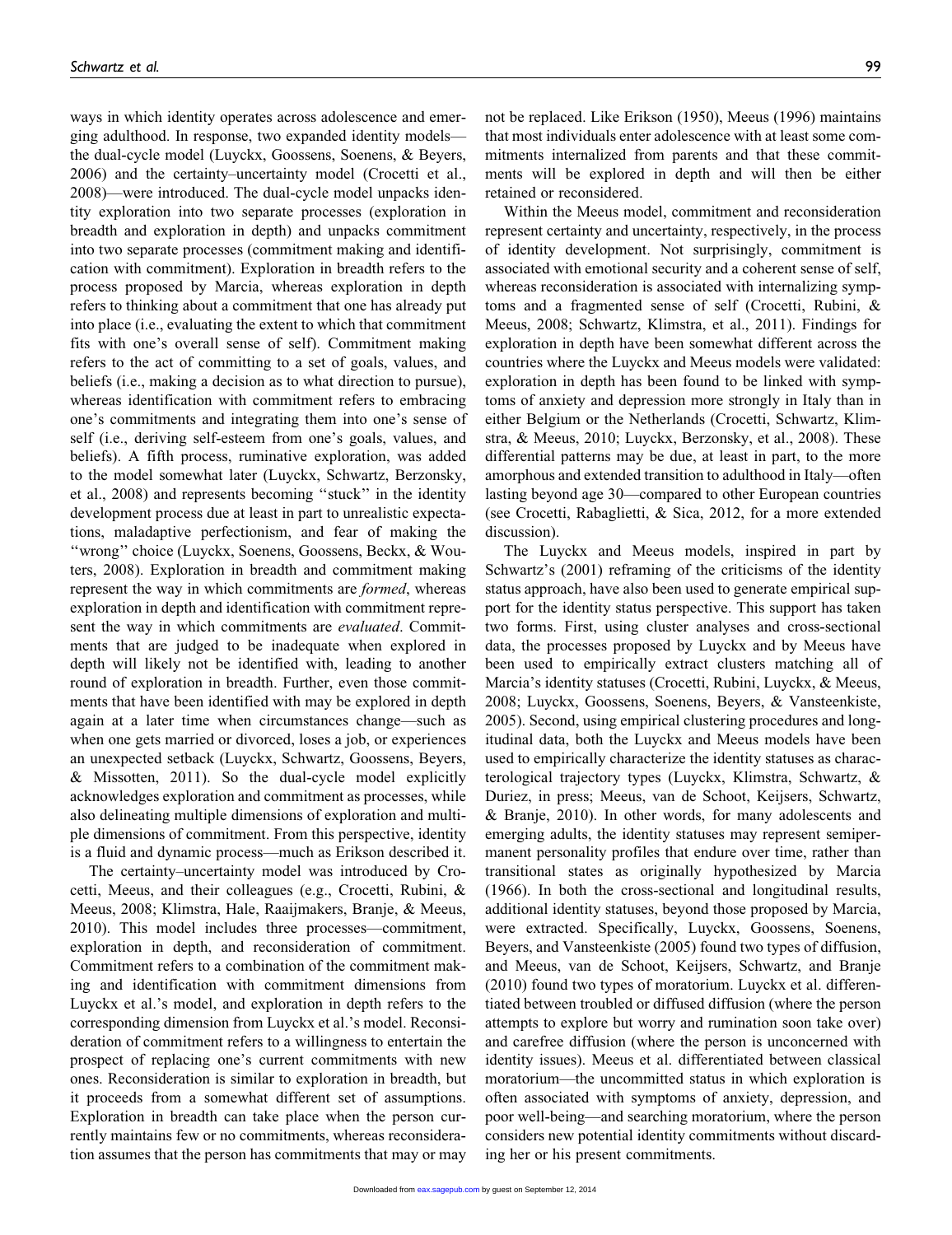These new statuses may serve to expand the compatibility of identity status with Erikson's work. For example, troubled diffusion is more similar to Erikson's concept of identity confusion than carefree diffusion is (Schwartz, Beyers, et al., 2011). In other words, struggling to develop a sense of self is quite different from being uninterested in identity development. Indeed, as Erikson (1968) argued, a lack of interest in identity may represent a *different kind* of identity confusion than is captured by a struggle to sustain proactive identity exploration. Further, although the commonality between moratorium and diffusion (e.g., similarly high levels of anxiety and depressive symptoms) had led some writers (e.g., Côté  $\&$ Schwartz, 2002) to question the extent to which exploration in breadth is developmentally adaptive, the searching moratorium status provides an alternative whereby it may not be necessary to discard one's current commitments before considering new ones. One might assume, therefore, that it may be possible to develop a self-directed sense of identity without the distress associated with classical moratorium. In other words, one may commit while maintaining a sense of flexibility and openness to change.

## Identity Domains

The identity statuses, and the processes underlying them, are assumed to operate within a set of content domains such as political preference, religious affiliation, gender and sexuality, values and morality, and family relationships, among others. The identity status literature has been somewhat ambivalent regarding the extent to which identity is best operationalized as a global construct or as operating separately within each domain or set of domains. Many earlier identity status measures, such as the Ego Identity Process Questionnaire (Balistreri, Busch-Rossnagel, & Geisinger, 1995) and the Extended Objective Measure of Ego Identity Status (Bennion & Adams, 1986), explicitly sum across domains to create overall scores for identity processes. However, studies that have examined different domains separately have reached the conclusion that identity develops unevenly across domains (Goossens, 2001; Pastorino, Dunham, Kidwell, Bacho, & Lamborn, 1997). Indeed, entire literatures have emerged focusing on specific domains of identity development in adolescence and emerging adulthood. We explore some of these literatures briefly here.

Political Preference. Much of the developmental literature on political identity has focused on civic participation and its antecedents. Research suggests that emerging adult citizenship activities (e.g., voting, serving on juries, staying informed about important local and national issues) may be predicted by academic and social competence in adolescence (Obradovic´ & Masten, 2007) and by connections to parents, school officials, neighbors, and other adult figures (Duke, Skay, Pettingell, & Borowsky, 2009). Sherrod (2008) found that adolescents' beliefs about civic responsibilities were associated with their beliefs about the types of services and freedoms to which people should be entitled. Further, citizenship, and

beliefs about civic responsibilities, in emerging adulthood is linked with prosocial community activities such as volunteering, mentoring, and helping others (Youniss & Yates, 1996). Political identity appears to be nurtured by participation in organized, community-based activities in adolescence— especially given that the benefits of political involvement are often conferred on others as well as on oneself (Youniss et al., 2003).

Religious Orientation. Although formal religious participation has been declining among North American and European emerging adults for more than a generation (Uecker et al., 2007), some young people have remained quite religious, and many others express their religiosity or spirituality in more private ways (Stoppa & Lefkowitz, 2010). Arnett and Jensen (2002), for example, have coined the term ''a congregation of one'' to refer to the individualized belief systems that many youth develop. Even among many young people who identify with religious faiths, this faith is often expressed through prayer, meditation, or community service rather than through regular attendance at houses of worship.

There are exceptions to, and variations within, these trends. Some specific religious faiths confer an identity on their members that limits or precludes many of the activities that typically characterize the experiences of other individuals during emerging adulthood. For example, Nelson (2003) found that, among Mormon students attending a religious university, less than  $5\%$ drank alcohol, used illegal drugs, or engaged in sexual activity before marriage. Additionally, some areas or regions, such as the U.S. South, tend to be characterized by higher levels of public religiosity over time, compared to most other areas or regions (Uecker et al., 2007). Further, evidence indicates that religiosity is protective against risk-taking behavior—but primarily for heterosexual emerging adults (Rostosky, Danner, & Riggle, 2008). So the declines in religious participation, and the consequences of these declines for young people, represent a general trend that most, but not all, adolescents and emerging adults follow.

Gender and Sexuality. The majority of research on gender and sexual identity in adolescence and emerging adulthood focuses on sexual minorities (lesbian, gay, bisexual, and transgender youth) and on differences between sexual-minority and heterosexual individuals (see Morgan, 2013, for a more in-depth review). Savin-Williams (2011) has delineated three primary domains of sexuality: identity, attraction, and behavior—all of which may operate independently of one another. Indeed, there is evolutionary and neural evidence that sexual attraction and romantic love are largely nonoverlapping (Diamond, 2003; Diamond & Dickenson, 2012). For example, a young woman may identify as heterosexual, be attracted primarily to men, and engage in sexual behavior with both men and women. Sexual identity and behavior may be fluid, especially in women (Diamond, 2000), with bisexual individuals and those who continue to question their sexuality most likely to switch identities during late adolescence and emerging adulthood. Sexual-minority individuals whose sexual identities are consistent over time,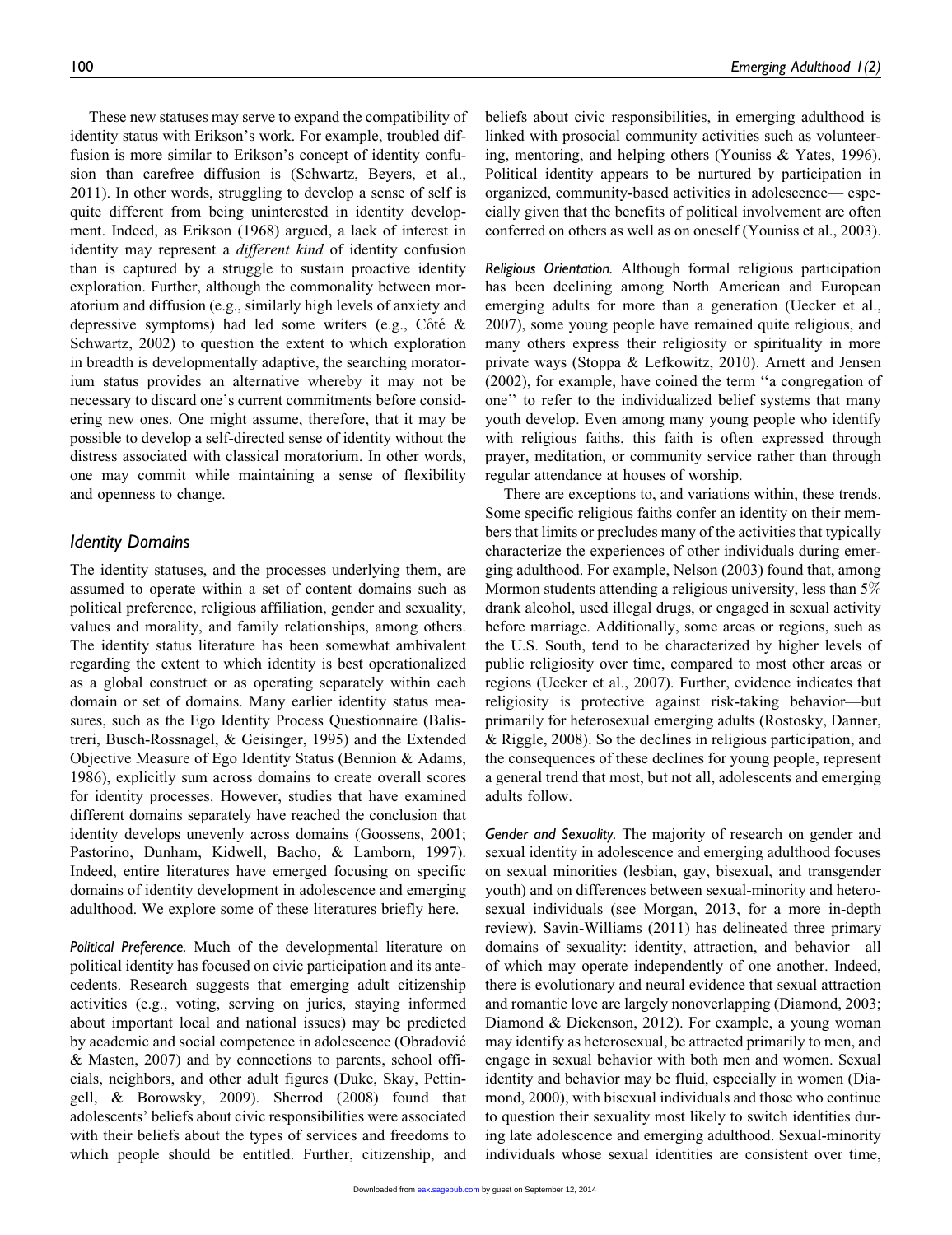and who have immersed themselves within the sexual-minority community, tend to be most comfortable with their sexuality and to have disclosed their sexual identities to friends and family members (Floyd & Stein, 2002; Rosario, Schrimshaw, Hunter, & Braun, 2006).

Beyond the focus on sexual minorities, there is an emerging literature on sexual identity as a universal process (Dillon, Worthington, & Moradi, 2011; Worthington, Navarro, Savoy, & Hampton, 2008). According to this emerging perspective, through a variety of sexual experiences, young people from heterosexual as well as sexual-minority backgrounds explore and consider to whom they are attracted, what kinds of sexual behaviors they enjoy, and the ways in which they are most comfortable expressing affection and love. This type of exploration is independent of sexual orientation, which refers to the gender/genders of the people with whom one is most likely to engage in sexual relations.

Ethnicity. Although ethnicity was not among the domains originally enumerated within the identity status model, Schwartz (2001) and others have proposed that ethnicity may operate as an additional content domain for individuals from ethnic and cultural minority groups. Entire literatures have developed around ethnic identity, which refers to the extent to which one has considered the subjective importance of one's ethnic or cultural group (see Cokley, 2007; Phinney & Ong, 2007; Quintana, 2007; Syed & Mitchell, 2013, for reviews). Ethnic identity helps young people from ethnic or cultural minority groups to draw positive self-regard from their groups as well as to withstand discrimination and rejection from the dominant cultural group (Rivas-Drake, Hughes, & Way, 2008). Ethnic identity is especially important for individuals and groups who are visibly or culturally different from the mainstream cultural group and who cannot ''pass'' as members of the mainstream group (Umaña-Taylor, 2011). Such a description refers to the majority of individuals of Latin American, African, Asian, and Middle Eastern descent living in Western countries.

# Additional Neo-Eriksonian Perspectives: Identity Style and Narrative Identity

Aside from identity status, other prominent neo-Eriksonian identity models have also gained prominence (see Schwartz, Luyckx, & Vignoles, 2011, for a collection of reviews). Two of these models—identity style and narrative identity— are connected with identity status and are briefly discussed below.

Identity Style. Identity style was originally developed as a process-based extension of the identity status model—that is, an understanding of the decision-making processes that underlie identity development (Berzonsky, 1989). Three styles were proposed: informational, which refers to a proactive, openminded, and flexible approach to addressing life choices; normative, which refers to adhering to the expectations and norms established by others (including cultural as well as familial guidelines); and *diffuse-avoidant*, which refers to

procrastination and attempting not to deal with important life decisions. By late adolescence, most individuals have the ability to use all three identity styles (Berzonsky, 1990). A large literature has amassed regarding the psychosocial and personality correlates of each of these three styles (see Berzonsky, 2011, for a comprehensive review). An informational style is linked with an active approach to constructing a sense of self, whereas a normative style is linked with a more passive approach (Caputi & Oades, 2001). Similarly, an informational style is associated with self-direction, autonomy, and agency, whereas a normative style is associated with perceiving one's decisions and behavior as being externally determined (Schwartz, Côte, & Arnett, 2005; Soenens, Berzonsky, Vansteenkiste, Beyers, & Goossens, 2005). An informational style tends to be most effective in cultural, familial, and other contexts where exploration and autonomous decision making are encouraged, whereas a normative style tends to be most effective in contexts where conformity and obedience are expected and valued (Bosma & Kunnen, 2001).

A robust set of connections has been established between the identity styles and the identity status model (e.g., Berzonsky & Neimeyer, 1994). In terms of status categories, individuals in moratorium and achievement tend to utilize an informational style; individuals in foreclosure tend to utilize a normative style; and individuals in diffusion tend to utilize a diffuse-avoidant style. The normative style is also sometimes linked with achievement, and the diffuse-avoidant style is sometimes linked with moratorium. In terms of exploration and commitment, an informational style is linked with exploration and flexible commitment; a normative style is linked with strong commitments and with the absence of exploration; and a diffuse-avoidant style is linked with the absence of commitment and of systematic exploration— although some haphazard and disorganized exploration may occur (Schwartz et al., 2005). A diffuse-avoidant style is negatively associated with all of the functions that identity is hypothesized to serve (Adams & Marshall, 1996): self-structure, internal consistency among one's roles and commitments, a set of personal goals, a reasonably predictable future, and a sense of personal control over one's life (Crocetti, Sica, Schwartz, Serafini, & Meeus, 2013). Normative and informational styles are generally positively related to these functions.

Narrative Identity. Although identity status and style research, along with most of the work on specific domains of identity, has been quantitatively focused, *narrative identity* has emerged as a qualitative complement to these quantitative traditions. Narrative identity research generally focuses on a person's life story, how she or he has made sense of the various experiences and ''turning points'' that comprise that life story, and the overall coherence and valence that characterizes the story (McAdams, 2011). The term autobiographical reasoning is invoked to refer to the ways in which one's life story is connected to one's current sense of self (Habermas & Bluck, 2000). Indeed, the ways in which turning point events, particularly events involving loss and trauma, are interpreted serve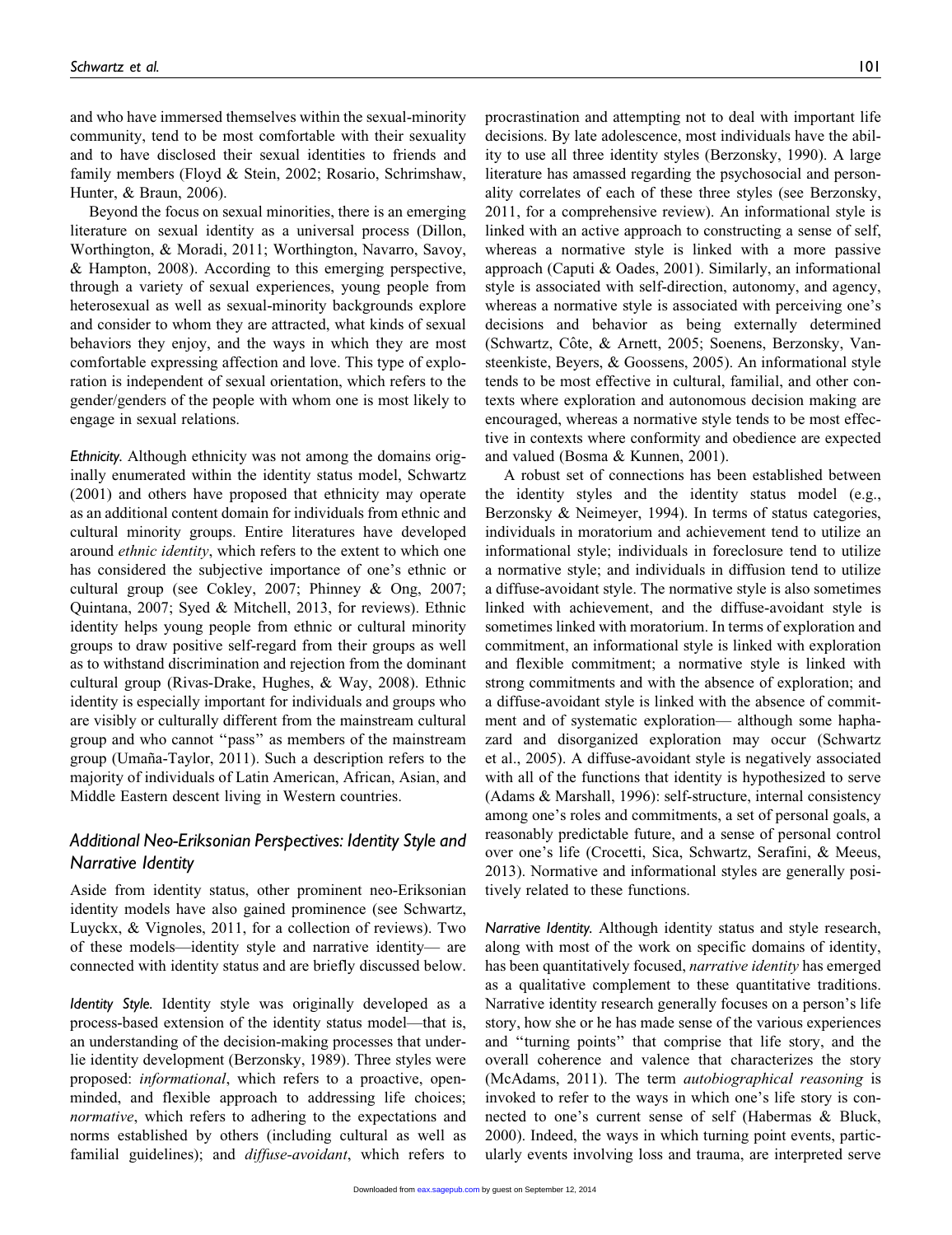as an index of the person's self-maturity (McLean, Pasupathi, & Pals, 2007). For example, a parent's death can be framed as a debilitating loss, as an opportunity for the person to develop self-sufficiency, or both.

Narrative research can complement the identity status approach in that it may be useful for understanding how a person has come to hold her or his identity commitments (e.g., Kiesling, Sorell, Montgomery, & Colwell, 2006; Syed & Azmitia, 2008). The ways in which life lessons are (or are not) extracted from memories—particularly turning point memories—can be interpreted as a type of identity exploration (McLean & Pratt, 2005). Indeed, McLean and Pratt (2005) found that emerging adults in the moratorium and achieved statuses engaged in the most mature meaning making, and that diffused and foreclosed emerging adults engaged in the least mature meaning making. In particular, the ability to recast a negative memory as a positive turning point or learning experience is closely associated with well-being and with being happy with one's life (McAdams, Reynolds, Lewis, Patten, & Bowman, 2001).

# Concomitants and Consequences of Identity in Adolescence and Emerging Adulthood

Beyond providing a theoretical and empirical characterization of how identity develops and is maintained, identity processes, statuses, styles, and narratives have also been shown to predict psychosocial and health outcomes. From an applied and public health perspective, the value of developing a consolidated and coherent identity lies in its ability to promote healthy life choices and to prevent risky decision making (Schwartz, 2005). Indeed, stating that one type of identity resolution (e.g., the achieved status) is more favorable than another (e.g., the troubled diffusion status) is valid only to the extent that the assumedly more favorable identity configuration is associated with healthier developmental and social outcomes within a given social, cultural, and historical context.

Although ''health'' can refer to any number of indicators, we will limit ourselves here to the four primary domains that have been referenced in identity research—well-being, distress/ internalizing, externalizing/health risks, and health-promoting behaviors and outcomes in individuals with chronic diseases. Each of these domains is described in relation to identity in the following subsections. As is the case with this article as a whole, we focus primarily on identity status, with references to identity style, narrative identity, and domain-specific identity processes included where possible and appropriate.

Well-Being. Well-being is probably the most commonly investigated psychosocial correlate of identity processes and statuses. Well-being refers generally to positive adjustment, happiness, and satisfaction with one's life and relationships. Waterman (2008) reviews three specific variants of well-being: (a) subjective well-being, which refers to self-esteem, life satisfaction, and the absence of anxiety and depressive symptoms (Diener, 2006); (b) psychological well-being, which refers to a sense

of mastery over one's life tasks (e.g., satisfying relationships, a comfortable school or work environment; Ryff & Singer, 2008); and (c) eudaimonic well-being, which refers to having discovered one's calling and living in accordance with one's highest potentials (Waterman et al., 2010). In terms of identity status, Waterman (2007) found that a measure of achievement was positively related, and a measure of diffusion was negatively related, to all three forms of well-being. In terms of identity style, a number of studies (e.g., Phillips & Pittman, 2007; Vleioras & Bosma, 2005) have found that the informational and normative styles are positively related to self-esteem and psychological well-being, and that the diffuse-avoidant style is negatively related to these forms of well-being. In terms of narrative identity, turning points that are framed in terms of overcoming obstacles, self-direction, and personal growth tend to be linked with higher levels of psychological well-being (Bauer & McAdams, 2004a, 2004b).

Using empirically derived identity status categories (via cluster analysis) from the Luyckx et al. model, Schwartz, Beyers, et al. (2011) found that, generally speaking, the achieved status scored highest, whereas the carefree diffusion status scored lowest on all of the forms of well-being examined (self-esteem, presence of meaning in life, life satisfaction, psychological well-being, and eudaimonic well-being). In addition, although many earlier identity status studies found achievement and foreclosure to be virtually indistinguishable in terms of well-being (see Kroger & Marcia, 2011, for a review), Schwartz, Beyers, et al. (2011) found that achievers scored higher than foreclosers in terms of all of the wellbeing indicators except self-esteem and life satisfaction. The achieved and foreclosed statuses were generally equivalent on indicators reflecting contentment with one's life. However, on those indicators reflecting an ability or tendency to adapt to changing life circumstances or to live in accordance with one's "true self," achieved individuals scored significantly higher. What this pattern suggests is that foreclosure is adaptive as long as the person is able to rely on established norms and standards (e.g., those obtained from parents, religious leaders, or other authority figures), but that in rapidly changing contexts, achievement may be more adaptive.

When examining identity and well-being longitudinally, the differences between achievement and foreclosure vis-à-vis well-being were even more evident. Luyckx, Schwartz, Goossens, Soenens, and Beyers (2008) found that, among a sample of Belgian emerging adults, those in an achievement-type trajectory class were more likely to be classified into a high self-esteem trajectory class compared to a foreclosure-type class. Finally, Schwartz (2007) found that a latent construct labeled ''identity consolidation''—comprising identity synthesis, commitment making, the achieved status, and other markers of Eriksonian identity resolution—was strongly correlated with a latent well-being composite consisting of self-esteem, purpose in life, and internal locus of control. Such a finding is highly consistent with Erikson's (e.g., 1950, 1968) writing—where he stated that identity provides individuals with a foundation through which they can develop a sense of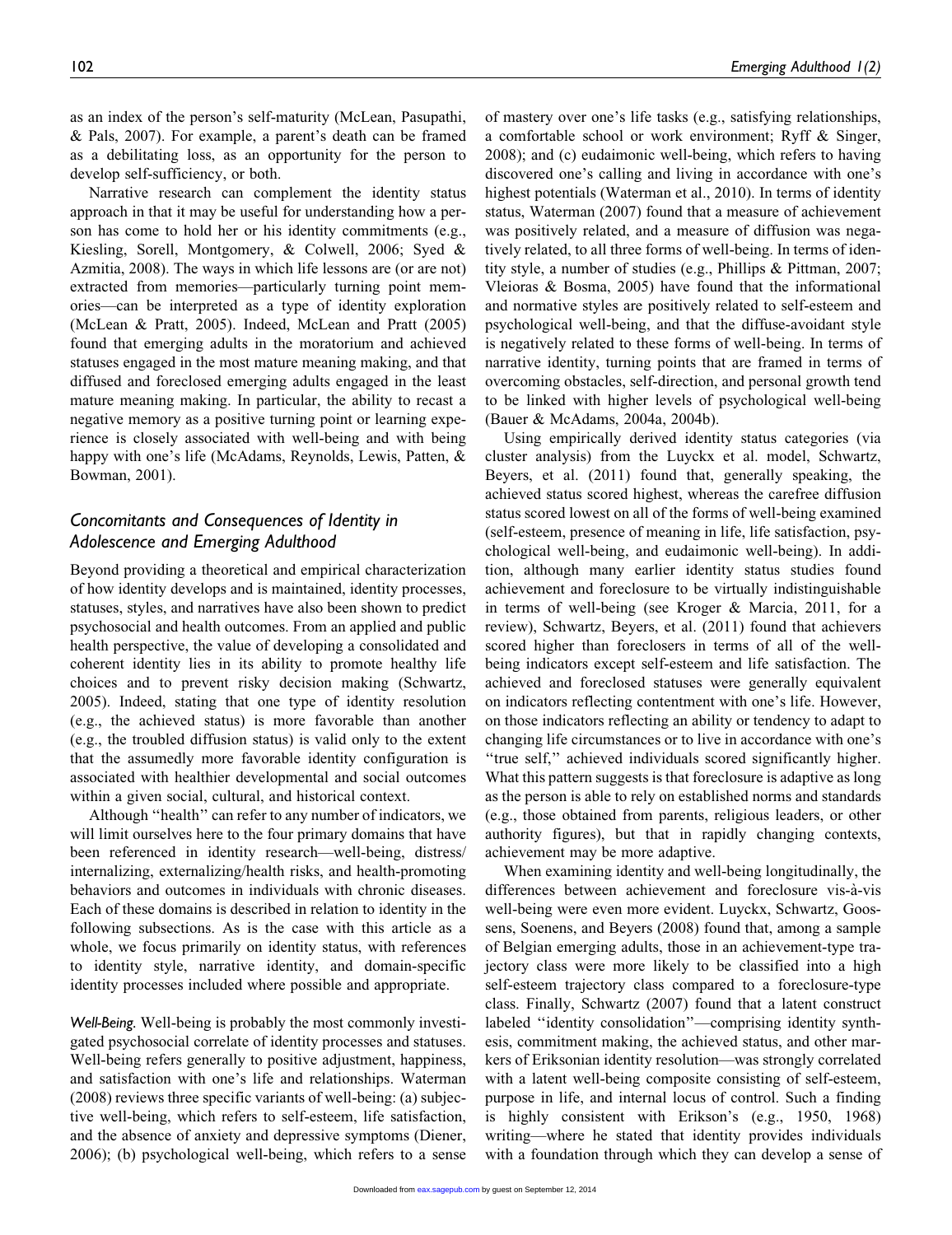themselves, including a feeling of satisfaction with oneself (self-esteem), meaning and direction (purpose in life), and agency (internal locus of control).

Although achievement and foreclosure are linked with relatively high levels of well-being, the opposite is true of moratorium and diffusion. The developmental adequacy of moratorium has been called into question by way of its associations with well-being. Schwartz, Zamboanga, Weisskirch, and Rodriguez (2009) found that a continuously measured moratorium subscale (from the Extended Objective Measure of Ego Identity Status; Bennion & Adams, 1986) was closely related to identity confusion and negatively related to a composite index of wellbeing, reflecting self-esteem, purpose in life, and internal locus of control. Crocetti, Schwartz, Fermani, and Meeus (2010) found that reconsideration—which is representative of moratorium—is negatively associated with self-concept clarity (i.e., having a coherent sense of self; Campbell et al., 1996).

Schwartz, Klimstra, and colleagues (2011, 2012) found that reconsideration serves as a mechanism through which one's sense of self is revised when it is no longer satisfactory. That is, when one reevaluates one's commitments by exploring them in depth and finds that they are no longer workable in light of one's current goals or life circumstances, one is likely to seek an alternative set of commitments. Because commitments serve to anchor the person in a set of societal roles (e.g., parent, employee, student), relinquishing these commitments is likely to result in reductions in one's level of well-being (Crocetti, Klimstra, Keijsers, Hale, & Meeus, 2009). However, when new commitments are established, one's well-being may improve.

Both variants of diffusion may be linked with low levels of well-being (Luyckx et al., in press). In their longitudinal Belgian study, Luyckx et al. found that troubled-diffuse college students and working emerging adults reported the lowest levels of self-esteem and of perceived adulthood (e.g., ''I feel that I have matured fully'') over time. Schwartz, Beyers, et al. (2011), in a cross-sectional study of a large American college sample, found that carefree diffusion was associated with the lowest levels of self-esteem, internal locus of control, psychological well-being, and eudaimonic well-being. Erikson (1950) clearly enumerated two types of identity confusion: one where the person possesses a fragmented and incoherent sense of self (cf. troubled diffusion) and one where the person is uninterested in identity issues (cf. carefree diffusion). In a study of Belgian working emerging and young adults, Luyckx, Duriez, Klimstra, and De Witte (2010) found that those classified into troubled diffusion reported the least absorption into and dedication to their work. Skorikov (2007) found that, in a longitudinal study from mid-adolescence into emerging adulthood, career indecision, coupled with the absence of career planning and confidence—as a proxy for diffusion in the career domain was inversely associated with self-actualization, life satisfaction, self-esteem, general self-efficacy, and emotional stability. Although different subtypes of diffusion may be more versus less adaptive in specific cultural and social contexts, it is clear that diffusion—regardless of what form it takes—is often associated with the poorest levels of well-being. Further, although

the poor well-being associated with moratorium may be a transitory part of the process of exploring options in breadth, the poor well-being associated with diffusion may be more difficult to overcome.

Within many of the domain-specific identity literatures, resolution of or satisfaction with one's commitments enacted within a given domain is linked with indicators of wellbeing. Abdel-Khalek and Lester (2010) found that, in both American and Kuwaiti emerging adults, religiosity was positively associated with life satisfaction and general happiness. Bauermeister et al. (2010) found that, among sexual-minority (nonheterosexual) adolescents and emerging adults, those who were involved in committed same-sex relationships reported higher self-esteem compared to those who were not in such relationships. With regard to ethnicity, Umaña-Taylor, Gonzales-Backen, and Guimond (2010) found that, among Hispanic adolescents, increases in ethnic identity exploration predicted increases in self-esteem. These results reinforce the conclusion that greater involvement in one's own selfdefinition and self-understanding is predictive of positive psychological functioning.

Internalizing Symptoms. A number of studies have examined identity processes and statuses in relation to anxiety, depression, and other forms of internalizing symptoms. One of the first such studies (Kidwell, Dunham, Bacho, Pastorino, & Portes, 1995) found that active identity exploration (moratorium) was associated with confusion, anxiety, and self-doubt, among other negative outcomes. Subsequent studies, using larger samples and more recently validated measures, have yielded similar conclusions. Schwartz et al. (2009) found that ongoing exploration in breadth was associated with symptoms of anxiety and depression, but that completed exploration (i.e., cases where the person explored in the past but is no longer doing so) was not associated with these symptoms. Within the classical Marcia paradigm, and as measured by the Extended Objective Measure of Ego Identity Status (the original paperpencil measure of identity status; Bennion & Adams, 1986), engaging in identity exploration was assumed to require discarding one's commitments first. However, as noted earlier in this article, it is possible to consider identity alternatives without necessarily abandoning one's existing commitments (i.e., the searching moratorium status; Crocetti, Rubini, & Meeus, 2008). The extent to which the distress associated with classical moratorium can be alleviated by retaining at least some of one's prior commitments—that is, by following a ''searching moratorium'' route—has begun to be investigated using the Meeus model.

For example, Porfeli, Lee, Vondracek, and Weingold (2010), using the Meeus model, found that, within the career domain, university students in the searching moratorium status—more so than those in the classical moratorium status reported elevated levels of stress, symptoms of anxiety and depression, and negative work experiences. Crocetti, Rubini, Luyckx, and Meeus (2008) found the opposite pattern in their sample of Dutch adolescents and emerging adults: individuals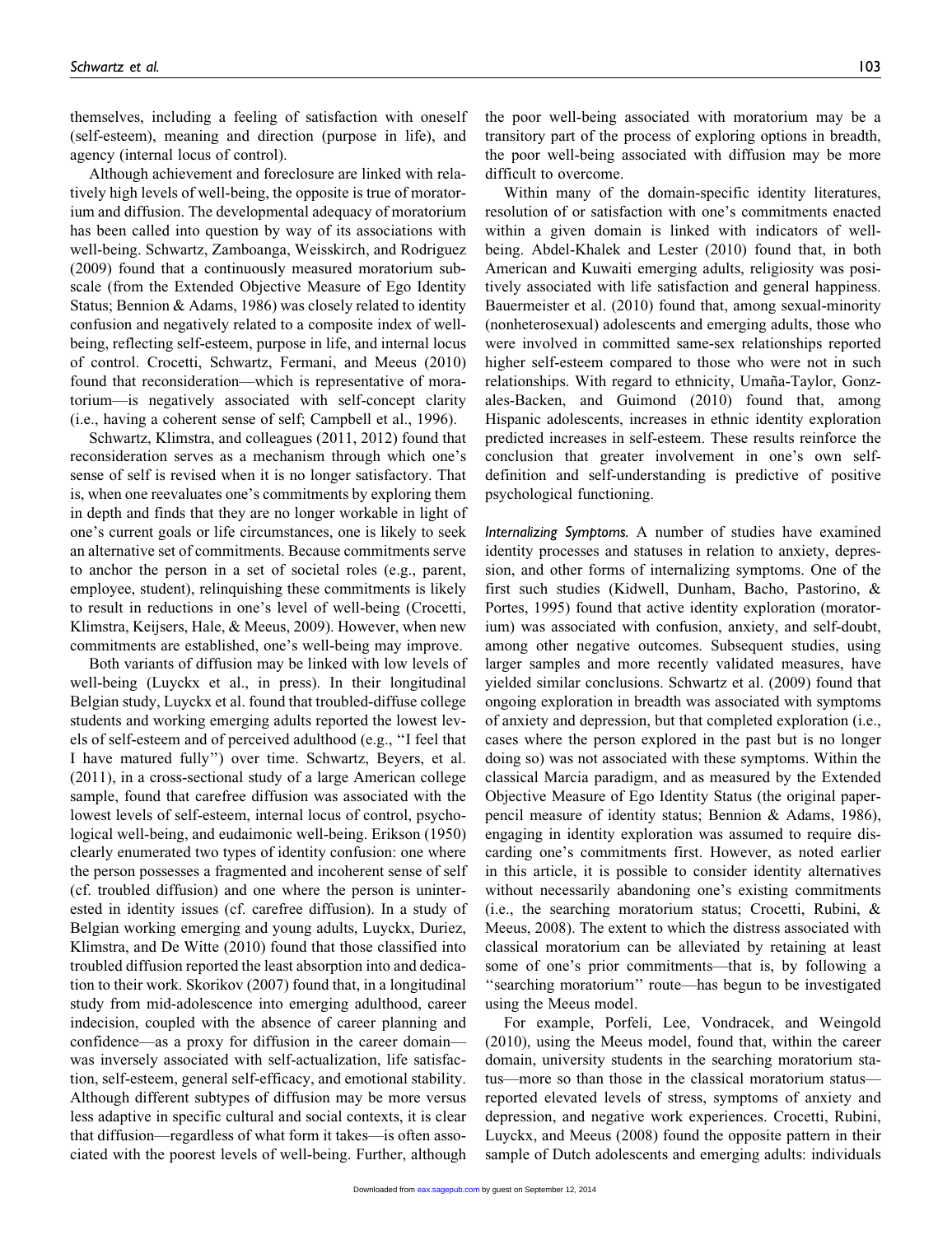assigned to the classical moratorium status scored significantly higher than their searching moratorium counterparts on symptoms of anxiety and depression. Crocetti, Rabaglietti, and Sica (2012) found that the difference in internalizing symptoms associated with the two moratorium statuses may vary according to the country or region in question. Specifically, in that study, classical moratorium was associated with significantly greater anxiety and depressive symptoms in Dutch adolescents and emerging adults, but the two moratorium statuses were equivalent in Italian adolescents and emerging adults. Because the developmental and cultural contexts for identity work during emerging adulthood differ across countries (e.g., Crocetti, Rabaglietti, & Sica, 2012; Klimstra, Luyckx, & Meeus, 2012), the distress associated with the classical versus searching moratorium statuses may also vary between one country and the next.

Two of the "active" ingredients in either kind of moratorium—reconsideration of commitments (Crocetti, Rubini, Luyckx, & Meeus, 2008) and ruminative exploration (Luyckx, Schwartz, Berzonsky, et al., 2008)—are both associated with anxiety and depressive symptoms (Crocetti et al., 2009; Luyckx et al., 2012; Schwartz, Klimstra, et al., 2011, 2012). A similar finding has emerged within the identity style literature. Using an Italian community sample, Fossati, Borroni, Feeney, and Maffei (2012) found that endorsement of a diffuse-avoidant style—which is elevated within the moratorium status—was positively correlated with features of borderline personality disorder—such as mood swings, emotional instability, and sudden outbursts of anger.

Individuals in either classical or searching moratorium are, by definition, thinking about—or experimenting with—new potential sets of goals, values, and beliefs; and the process of exploration appears to involve a sense of worry or concern that one might make a ''wrong'' choice. Our understanding of moratorium remains somewhat incomplete, however. Because the Luyckx and Meeus models have not been studied together in the published literature, we do not know the extent to which reconsideration and ruminative exploration overlap. We do know, however, that reconsideration and internalizing symptoms both tend to result from a poorly organized sense of self (Schwartz, Klimstra, et al., 2012). Exploration in breadth, then, appears to represent a response to a sense of self that is perceived as being in need of revision.

Narrative identity research supports the conclusion that internalizing symptoms are associated with dissatisfaction with one's present sense of self or with lack of understanding of the rootedness of one's current self within one's life story. McLean, Pasupathi, and Pals (2007) review research suggesting that the inability to connect the turning points within one's life to one's current sense of self may be associated with diminished well-being (e.g., low self-esteem and unhappiness with one's current life circumstances). McAdams, Reynolds, Lewis, Patten, and Bowman (2001) found that individuals who reinterpret positive events negatively (e.g., regretting entering into a romantic relationship) tend to report elevated levels of depressive symptoms. Dissatisfaction with any part of oneselfwhere one's current commitments and one's life story represent parts of who one is (McAdams, 2011)—is linked with internalizing problems.

In terms of identity status research, although the achieved and foreclosed statuses differ in terms of some forms of wellbeing, they generally score equally low on internalizing problems (Crocetti, Rubini, Luyckx, & Meeus, 2008; Porfeli, Lee, Vondracek, & Weingold, 2011; Schwartz, Beyers, et al., 2011). Making commitments, whether through a period of exploration or through identification with significant others, appear to protect against symptoms of anxiety and depression. Stryker (2003) proposes that commitments serve to anchor the person within a specific set of roles—such as parent, employer, and doctor—that may elicit support from others. For example, someone serving in the role of ''romantic partner and parent'' may receive support from those around her or him (e.g., children, significant other).

Of course, emerging adults have generally not yet entered into these kinds of formal roles. Rather, they are considering what roles they wish to enter into as they transition into full adulthood. Nonetheless, the act of enacting life commitments (e.g., love relationships, career goals, religious or spiritual beliefs) serves to help reduce rumination and worry and to increase the degree of coherence within one's sense of self which can in turn help reduce symptoms of anxiety and depression (Luyckx, Schwartz, Goossens, & Pollock, 2008; Luyckx, Schwartz, Soenens, Vansteenkiste, & Goossens, 2010). If these commitments are later revisited and reconsidered, the individual may manifest increased anxiety and depressive symptoms at that time.

Diffusion is generally associated with high levels of anxiety and depressive symptoms (Kroger & Marcia, 2011). Diffused individuals generally evidence some form of identity confusion (Schwartz, Zamboanga, Wang, & Olthuis, 2009), which may prevent them from engaging in any type of systematic exploration that might move them out of the diffused status. It is not clear whether the troubled and carefree variants of diffusion are equally prone to internalizing symptoms. In their Belgian college student sample, Luyckx et al. (2005) chose the ''carefree diffusion'' label in part because individuals in this status appeared to manifest low levels of depressive symptoms compared to their troubled-diffused counterparts. However, Schwartz, Beyers, et al. (2011), using an American college sample, found that the two types of diffusion were equivalent in terms of general and social anxiety symptoms. Because the Luyckx model has not been used to compare multiple countries within the same sample, it is not clear whether the difference between the two types of diffusion varies according to the national context in question (as appears to be the case for the two variants of moratorium). It is possible that, in the United States—whose capitalist economic system forces people to compete against each other and does not provide much of a ''safety net'' for those who cannot compete successfully—individuals who are not progressing toward identifying with and actualizing their future plans may begin to worry that they will experience great difficulty competing for social resources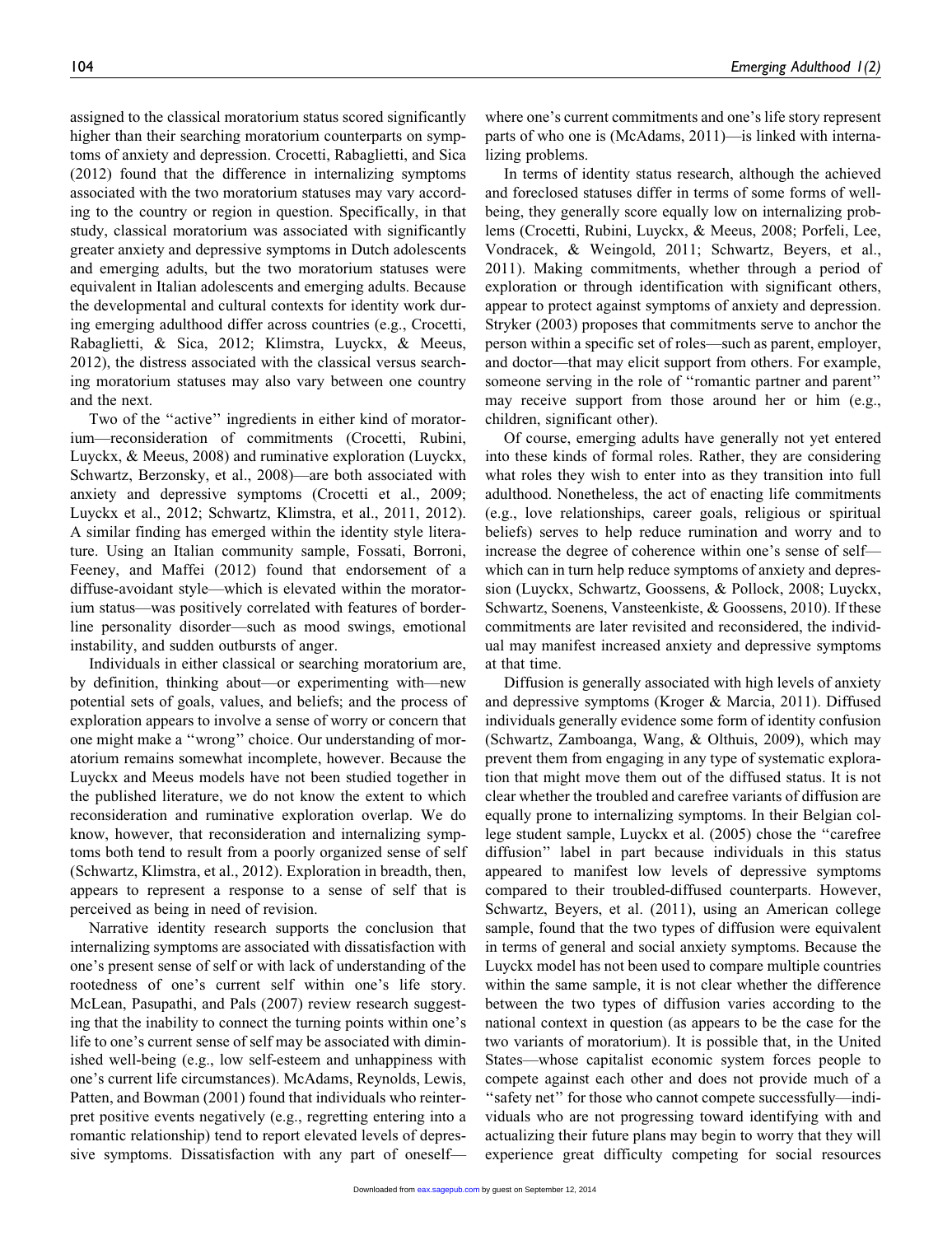(such as jobs and economic capital; cf. Smith, 2010). In a more socialist European country, young people may feel freer to postpone or ignore identity issues during the adolescent and emerging adult years.

Health Risk Behaviors. Health risk behaviors—referring primarily to delinquent behavior, substance use, risky or unprotected sex, and drunk driving (cf. Jessor et al., 2003)—have been investigated in relation to personal identity only recently (there is more research on specific domains of identity, which we discuss below). In early studies on the link between personal identity and risk taking, Jones and colleagues (Jones & Hartmann, 1988; Jones, Hartmann, Grochowski, & Glider, 1989) found that diffused adolescents were most likely to drink alcohol and smoke marijuana. Hernandez and DeClemente (1992) found that, among sexually active college men, endorsement of characteristics associated with diffusion and moratorium was linked with engagement in unprotected sex.

More recent research has used either (a) measures of identity processes or (b) empirically derived identity status categories to examine linkages between identity and health risk behaviors. Using a direct measure of identity coherence and confusion, Schwartz and colleagues (Schwartz, Mason, Pantin, & Szapocznik, 2009; Schwartz, Pantin, Prado, Sullivan, & Szapocznik, 2005) found that, among Hispanic adolescents, identity confusion was predictive of delinquent behavior, cigarette smoking, alcohol use, early sex initiation, and unprotected sex. Luyckx, Goossens, Soenens, and Beyers (2006) found that a composite measure of exploration in breadth and ruminative exploration was positively related to drunkenness and marijuana use. Crocetti, Rubini, and Meeus (2008) found that reconsideration of commitments was related to delinquent behavior.

These results suggest that risky behavior may be reflective of a maladaptive identity structure, but that some forms of risk taking may represent a form of exploration. For example, some young people may experiment with negative behaviors, drugs and alcohol, and different forms of sexual activity as part of exploring their identities and ''trying out'' adult roles (Arnett, 2007b). Research has identified a fairly clear demarcation between individuals who experiment with problematic behavior and those whose levels of engagement are likely to persist into adulthood (Moffitt, 2006; Walton & Roberts, 2004). The risky behavior associated with moratorium, then, may be qualitatively different from the risky behavior associated with diffusion. Specifically, it is possible that individuals in moratorium use risky behaviors as a form of experimentation, whereas those in diffusion may use risky behaviors as a form of thrill seeking or self-medication.

Schwartz, Beyers, et al. (2011) further explored this possibility, using the Luyckx model, in a large sample of emerging-adult students from 30 American colleges and universities. Carefree diffusion, in particular, was associated with the highest reported levels of rule breaking and physical aggression as well as with the highest levels of use of several types of dangerous and illicit drugs (hard drugs, inhalants,

injecting drugs, and prescription drugs without a doctor's authorization), several risky sexual practices (sex with three or more partners in a 30-day period, anal sex, and sex with strangers or brief acquaintances), and drunk driving. Carefree diffusion was the only status in which more than 10% of the participants had engaged in one or more types of dangerous drug use, in which more than 20% of the participants had engaged in sex with strangers or brief acquaintances, and in which more than 30% of the participants had driven while intoxicated during the 30 days prior to assessment. Although Luyckx et al. (2005) characterized this status as ''carefree,'' these individuals appeared to also manifest reckless and antisocial tendencies. Their lack of interest in identity issues—perhaps reflecting a short-term outlook on life—may indicate that they believe that they have ''nothing to lose'' in taking risks with their health (and potentially with the health of others). From an evolutionary perspective, Ellis et al. (2012) have suggested that high risk takers who engage in an array of unsafe behaviors may be following a ''fast life history'' trajectory, where short-term rewards are preferred over long-term goals. Such a trajectory may be adopted because of a series of adverse early experiences (e.g., family discord, exposure to crime and violence) or because one's efforts to follow a conventional life path have been repeatedly thwarted. Carefree diffusion, and the risky and reckless behavior that often accompanies it, may represent an evolutionary response to repeated marginalization or failure for some individuals. Given that the overlap between identity and evolutionary psychology has only begun to be explored (Dunkel & Sefcek, 2009), further research is needed to investigate these hypothesized links in greater depth.

Specific dimensions of identity that appear to protect against risky behaviors include identity synthesis, commitment making, and a sense of consistency across time and place (i.e., that one is the ''same person'' in various situations; Schwartz et al., 2010). These dimensions of identity consolidation appear to be most protective against the use of dangerous drugs (hard drugs, inhalants, and prescription drugs without authorization from a doctor), against sex with strangers or casual acquaintances, and against riding with a drunk driver. Similarly, Skorikov and Vondracek (2007) found that self-development through work and positive attitudes toward schooling were protective against minor delinquency, alcohol use, and drug use in middle and high school students. What these sets of findings suggest is that holding commitments, possessing a synthesized and internally consistent sense of self, and being invested in one's future create a long-term perspective that protects against engagement in behaviors that may be pleasurable in the short run but that may compromise one's future. Ellis et al. (2012), in their evolutionary analysis of risky behavior, refer to such a strategy as a "slow life history" trajectory. The pattern of associations between identity processes and risky behaviors, then, suggests an important convergence between agency-based (rooted in self-determination) and evolutionary accounts of the adolescent and emerging adult age periods (see Dunkel & Sefcek, 2009, for a more in-depth treatment of this potential convergence).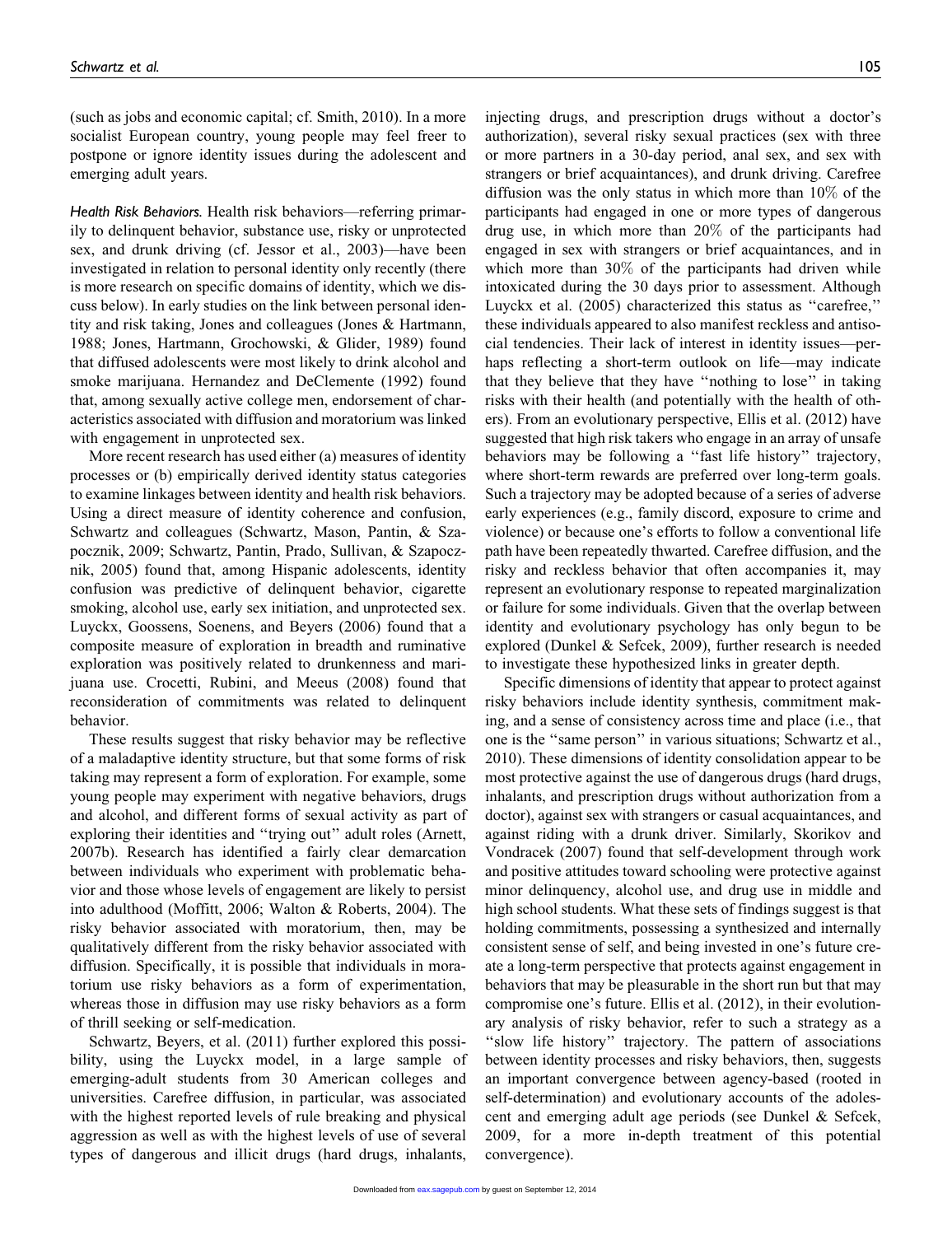Some specific identity domains have been strongly associated with risk-taking behavior. For heterosexual young people at least, spirituality and religiosity appear to be protective against drug and alcohol use and sexual risk taking (Hardy & Raffaelli, 2003; Rew & Wong, 2006). In terms of sexuality, Mustanski, Garofalo, Herrick, and Donenberg (2007) found that young gay and bisexual men are disproportionately likely to engage in hard drug use, to binge drink and smoke marijuana at least once per week, and to engage in unprotected sexual activity with multiple partners. For members of ethnic minority groups, evidence regarding the links between ethnic identity and risk-taking behavior is mixed. For example, some studies (e.g., Marsiglia, Kulis, Hecht, & Sills, 2004) have found ethnic identity to be protective against substance use, whereas other studies (e.g., Schwartz, Weisskirch, et al., 2011; Zamboanga, Raffaelli, & Horton, 2006; Zamboanga, Schwartz, Jarvis, & Van Tyne, 2009) have identified ethnic identity as a risk for substance use.

Health-Promoting Behaviors and Outcomes in Chronic Disease Populations. The newest area of identity research has involved effects of identity processes on health-promoting habits and behaviors. Much of this research has focused on emerging adults with chronic health problems such as diabetes and congenital heart disease, and much of this research has focused on personal identity. Luyckx, Seiffge-Krenke, et al. (2008) found that diabetic emerging adults classified into either of the diffused statuses were more likely to report problems with diet adherence compared to their counterparts classified into other statuses. Further, in that same study, adaptive identity development operationalized as a latent variable with ruminative exploration loading negatively and the other four dimensions loading positively—was indirectly and negatively related to diabetesrelated problems (food-related issues, treatment-related issues, emotional distress regarding diabetes, and social problems regarding diabetes) through adaptive and maladaptive coping. Luyckx and Seiffge-Krenke (2009) found that a positive selfconcept—which is closely related to the maintenance of commitments (Schwartz, Klimstra, et al., 2011, 2012)—was protective against deteriorating A1c levels (a biomarker reflecting glucose control) in a longitudinal study of German diabetic adolescents and emerging adults. Luyckx, Goossens, Van Damme, and Moons (2011) found that, among juvenile congenital heart disease patients in Belgium, those classified into diffused diffusion reported the most physical health problems and the greatest amounts of anxiety about treatment; and those classified as foreclosed or carefree-diffused reported the lowest such symptoms. Madan-Swain et al. (2000) found that, among adolescent and emerging-adult cancer survivors, foreclosure was associated with a greater amount of time in remission. Foreclosure and carefree diffusion appear to require fewer psychological resources in terms of exploration in breadth and in depth, and this conservation of psychological energy may provide more resources for coping with the illness. In terms of domain-specific identity processes, specific religious and spiritual practices and activities (e.g., prayer, meditation) may

help young people to cope with chronic illnesses (Lee & Newberg, 2005).

For the most part, these results suggest the possibility that a coherent and well-organized sense of identity may facilitate illness-related coping and may protect against distress associated with chronic diseases. As a primary psychosocial task of adolescence and the transition to adulthood, the development of a sense of identity can serve as a critical resource in providing meaning and purpose to the lives of individuals who are facing chronic health conditions. In turn, having a sense of purpose and direction has the potential to protect against emotional difficulties involved in facing a chronic illness. Thus far, research has been conducted on individuals with diabetes, congenital heart disease, and childhood cancer. Similar patterns may emerge for survivors of other diseases, though empirical evidence is needed to examine this possibility.

# Future Challenges for Identity Research

In this final section, we outline a number of future directions and challenges for Eriksonian-based identity research with adolescents and emerging adults. The themes listed here are not intended to be exhaustive, but are rather intended to suggest some areas in which further work is needed.

Attention to Important Public Health Issues. Several years ago, Schwartz (2005) outlined a number of priority areas to which identity research should attend—internalizing problems and health risk behaviors, immigration and acculturation, and terrorism. The first of these areas—internalizing problems and health risk behaviors—has been addressed by a number of scholars in the past several years, as outlined earlier in this article. However, the other areas—acculturation (adjustment following international migration) and terrorism—have been sparsely studied within the neo-Eriksonian framework. Schwartz and colleagues have offered theoretical treatises on the role of personal identity in both acculturation (Schwartz, Montgomery, & Briones, 2006) and terrorism (Schwartz, Dunkel, & Waterman, 2009). However, empirical work in these areas has been scarce. The unprecedented number of international migrants living in countries other than where they were born, and the continuing threat of terrorist groups and cells around the world, highlights the need for attention to the role of identity in acculturation and in terrorism. Given that acculturation has been framed as an identity transformation (Sam & Berry, 2010) and that the allure of terrorist groups is often based on identities that they confer on their members (Post, 2005), the role of identity in these issues is essential to explore.

Further, increased attention to the role of identity in helping to prevent or manage diseases is needed. Luyckx and colleagues (e.g., Luyckx et al., 2011; Luyckx & Seiffge-Krenke, 2009) have examined the role of identity commitments and self-concept clarity in heart disease and diabetes. More research is needed in this direction. For example, aside from facilitating adaptive coping, does identity ''get under the skin'' to slow the progression of HIV, cancer, metabolic syndrome,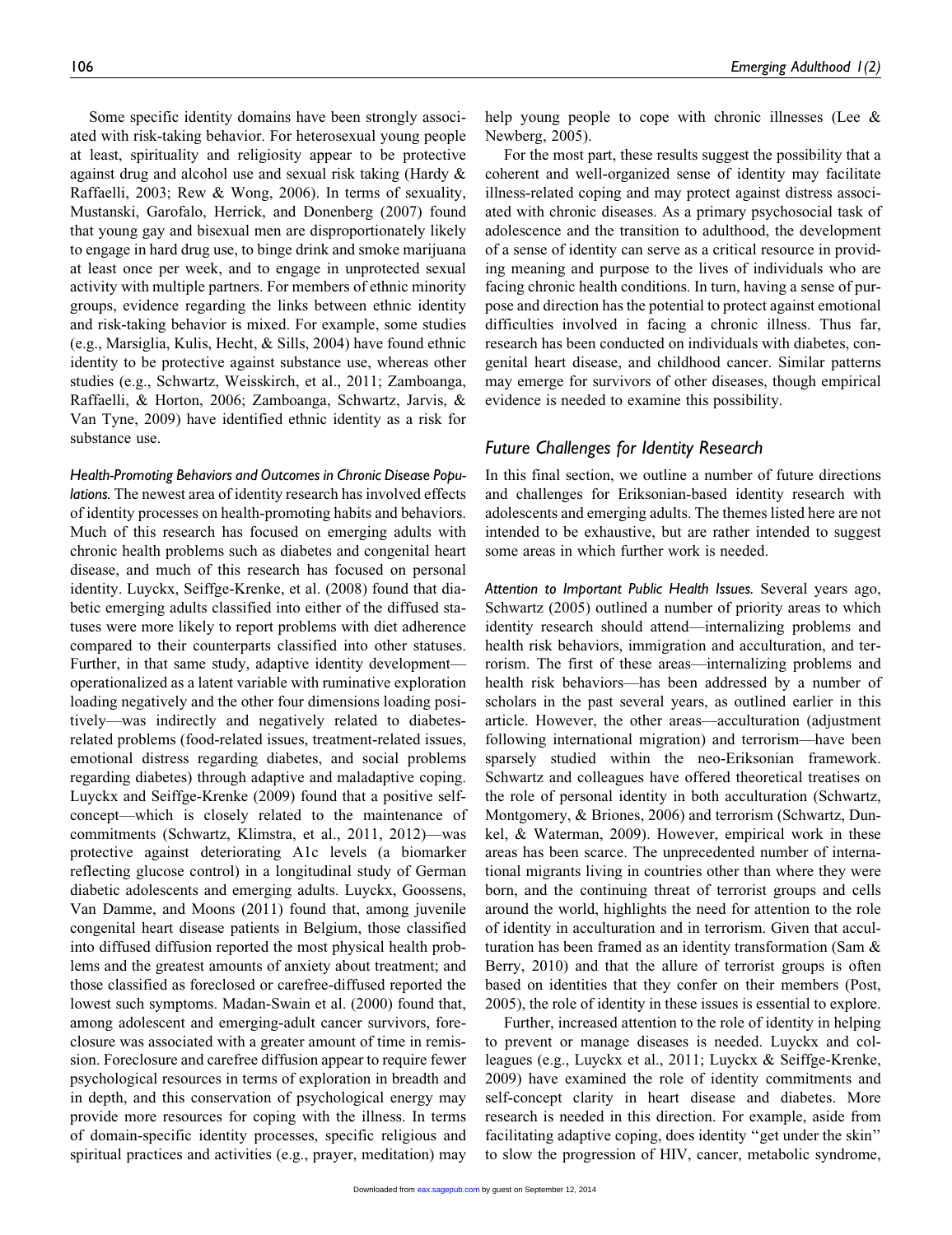and other chronic health conditions? Does identity contribute to slowing disease progression even after other important diseaserelated variables have been accounted for? For example, there is ample evidence that psychological assets, such as well-being, have the potential to inhibit the progress of HIV (Ironson & Hayward, 2008). Do identity commitments provide the same type of protective effect? And drawing on Maden-Swain et al. (2000), are exploration in breadth, ruminative exploration, and reconsideration taxing and stressful for individuals with chronic health problems?

Further, other approaches to identity—particularly narrative identity—have much to contribute to the study of adaptation to chronic illnesses. Research strongly suggests that individuals with chronic diseases may experience strong disruptions in their sense of self (e.g., Bury, 1982; Charmaz, 1983). How do young people with diabetes, cancer, congenital heart disease, HIV, and other chronic diseases find meaning in their illnesses and in their lives? What specific turning points and life themes emerge in these individuals' narratives? Does the coherence and valence of their narratives affect the person's ability to cope with the disease—or the progression of the disease itself? This is an exciting direction for future research, particularly given the role of disease-related meaning making in the adaptation of individuals with chronic health problems (Stanton, Revenson, & Tennen, 2007).

Identity Development From Adolescence to Emerging Adulthood. A final set of questions involves the extension of identity issues from adolescence into emerging adulthood. As we noted at the beginning of this article, the emerging adult life stage was created by societal forces that distanced the end of adolescence from the assumption of full adult roles (Arnett, 1998; Côté, 2000). Emerging adulthood has been labeled (among other things) as the ''age of identity exploration'' (Arnett, 2007b, p. 69). However, adolescents clearly engage in identity work, even if most of this work involves reducing identity confusion (Schwartz, Mason, et al., 2009) and reconsidering commitments previously internalized from parents (Klimstra et al., 2010). How does one transition from the identity work of adolescence to the identity work of emerging adulthood? Does this transition occur similarly for individuals who attend colleges and universities as it does for those who enter the workforce immediately after completing their secondary education? Do identity development activities in adolescence and emerging adulthood operate similarly across gender and for individuals from majority versus minority ethnic groups? Do specific identity domains—such as gender and sexuality, religion and spirituality, politics, and career—necessarily come to ascendance during adolescence and emerging adulthood?

On another note, there is some evidence that the casting of exploration in breadth as the primary vehicle underlying identity development is most tenable in Western cultural contexts that emphasize individualism and self-reliance, and less so in Eastern contexts that emphasize interdependence and interpersonal harmony (Berman et al., 2011). If exploration in breadth is not the mechanism underlying identity development in

primarily collectivist societies, then what is? Bosma and Kunnen (2001) have suggested that imitation and identification may underlie identity formation in non-Western cultural contexts, but the ways in which these mechanisms lead to a sense of identity in non-Western contexts are not well understood. Do the Luyckx and Meeus models, as extensions of identity status, apply equally in various parts of the world? Are the majority of people in such contexts simply foreclosed, or is identity characterized by a completely different set of assumptions than those underlying the identity status model? Are there other identity models that would provide a more accurate representation of identity development in the non-Western world?

# Conclusion

In this article, we have reviewed the state of knowledge regarding a number of neo-Eriksonian identity approaches, most prominently the identity status model and its extensions. The identity status model has withstood a number of criticisms and has given rise to contemporary conceptualizations that have cast identity as a dynamic, iterative process. Other neo-Eriksonian approaches, such as narrative identity, have characterized identity in a similar way. Identity status research has progressed from mapping personality correlates of the statuses to examining the extent to which the statuses represent developmental trajectories and investigating associations of identity processes and configurations with mental and physical health. As Marcia (2001) noted some years ago, the identity status model has remained useful for much longer than he had expected, and it has inspired a number of other models that have furthered the understanding of what identity is and how it functions. However, much remains to be done. The potential with which Erikson (1950) imbued the construct of identity is only beginning to be realized, and we hope that the present review helps to promote increased work toward actualizing the potential of this construct.

### Declaration of Conflicting Interests

The authors declared no potential conflicts of interest with respect to the research, authorship, and/or publication of this article.

## Funding

The authors received no financial support for the research, authorship, and/or publication of this article.

### References

- Abdel-Khalek, A. M., & Lester, D. (2010). Constructions of religiosity, subjective well-being, anxiety, and depression in two cultures: Kuwait and USA. International Journal of Social Psychiatry, 58, 138-145.
- Adams, G. R., & Marshall, S. K. (1996). A developmental social psychology of identity: Understanding the person-in-context. Journal of Adolescence, 19, 429-442.
- Archer, S. L. (1982). The lower age boundaries of identity development. Child Development, 53, 1551-1556.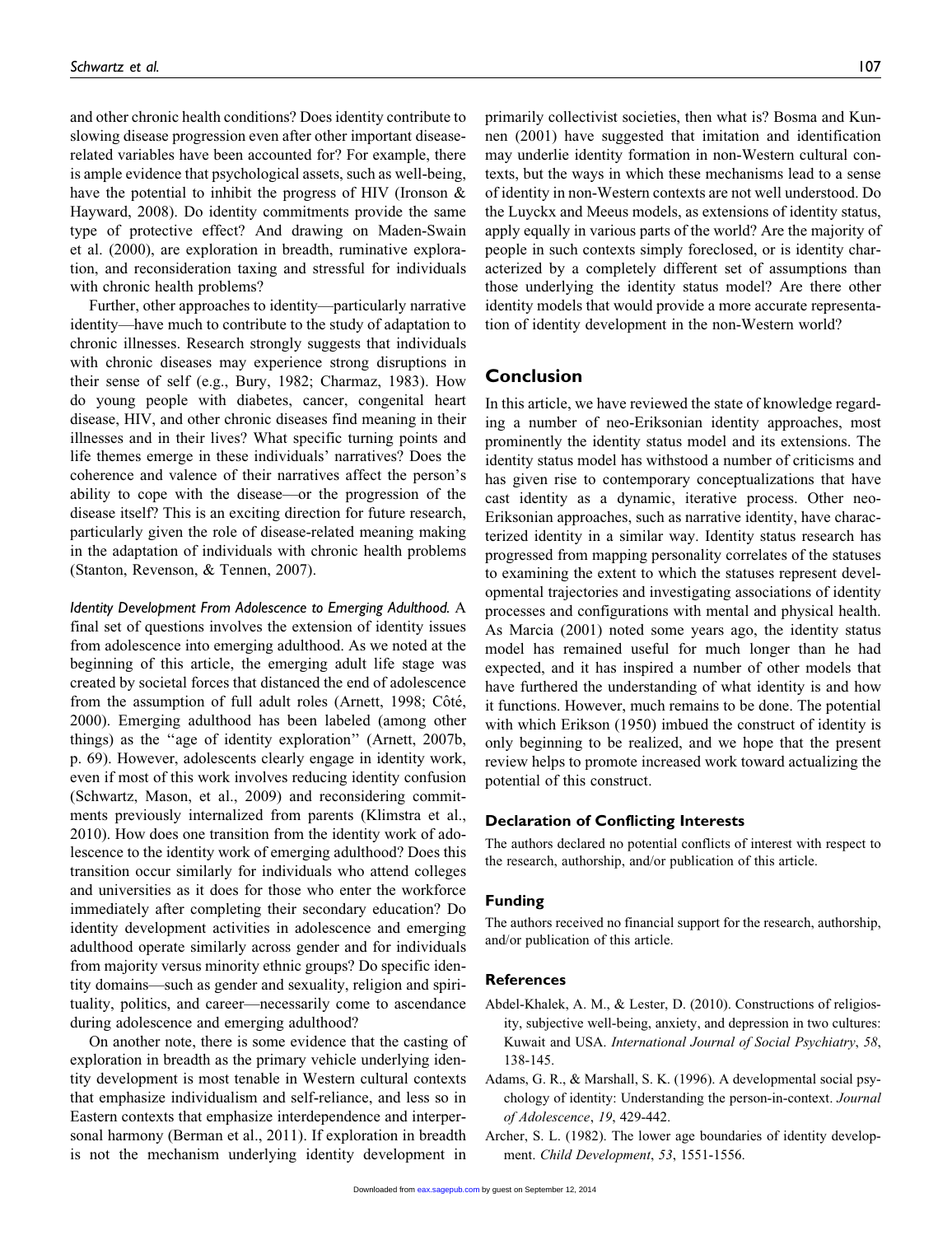- Arnett, J. J. (1998). Learning to stand alone: The contemporary American transition to adulthood in cultural and historical context. Human Development, 41, 295-315.
- Arnett, J. J. (1999). Adolescent storm and stress, reconsidered. American Psychologist, 54, 317-326.
- Arnett, J. J. (2000). Emerging adulthood: A theory of development from the late teens through the twenties. American Psychologist, 55, 469-480.
- Arnett, J. J. (2005). The developmental context of substance use in emerging adulthood. Journal of Drug Issues, 34, 235-254.
- Arnett, J. J. (2007a). Suffering, selfish slackers: Myths and reality about emerging adults. Journal of Youth and Adolescence, 36, 23-29.
- Arnett, J. J. (2007b). Emerging adulthood: What is it, and what is it good for? Child Development Perspectives, 1, 68-73.
- Arnett, J. J., & Jensen, L. A. (2002). A congregation of one: Individualized religious beliefs among emerging adults. Journal of Adolescent Research, 17, 451-467.
- Balistreri, E., Busch-Rossnagel, N. A., & Geisinger, K. F. (1995). Development and preliminary validation of the Ego Identity Process Questionnaire. Journal of Adolescence, 18, 179-190.
- Barry, C. M., Nelson, L. J., Davarya, S., & Urry, S. (2010). Religiosity and spirituality during the transition to adulthood. International Journal of Behavioral Development, 34, 311-324.
- Bauer, J. J., & McAdams, D. P. (2004a). Growth goals, maturity, and well-being. Developmental Psychology, 40, 114-127.
- Bauer, J. J., & McAdams, D. P. (2004b). Personal growth in adults' stories of life transitions. Journal of Personality, 72, 573-602.
- Bauer, J. J., & McAdams, D. P. (2010). Eudaimonic growth: Narrative growth goals predict increases in ego development and subjective well-being 3 years later. Developmental Psychology, 46, 761-772.
- Bauermeister, J. J., Johns, M. M., Sandfort, T. G. M., Eisenberg, A., Grossman, A. H., & D'Augelli, A. (2010). Relationship trajectories and psychological well-being among sexual minority youth. Journal of Youth and Adolescence, 39, 1148-1163.
- Bennion, L. D., & Adams, G. R. (1986). A revision of the extended version of the Objective Measure of Ego Identity Status: An identity instrument for use with late adolescents. Journal of Adolescent Research, 1, 183-198.
- Berman, S. L., Yu, Y.-F., Schwartz, S. J., Teo, G., & Mochizuki, K. (2011). Asian identity formation: A cross national investigation of the validity of the identity status and distress constructs in China, Taiwan, Japan, and the United States. Child and Youth Care Forum, 40, 65-75.
- Berzonsky, M. D. (1989). Identity style: Conceptualization and measurement. Journal of Adolescent Research, 4, 267-281.
- Berzonsky, M. D. (1990). Self-construction over the lifespan: A process perspective on identity formation. In G. J. Neimeyer & R. A. Neimeyer (Eds.), Advances in personal construct theory, volume 1 (pp. 155-186). Greenwich, CT: JAI Press.
- Berzonsky, M. D. (2011). A social-cognitive perspective on identity construction. In S. J. Schwartz, K. Luyckx & V. L. Vignoles (Eds.), Handbook of identity theory and research (pp. 55-75). New York, NY: Springer.
- Berzonsky, M. D., & Adams, G. R. (1999). Reevaluating the identity status paradigm: Still useful after 35 years. Developmental Review, 19, 557-590.
- Berzonsky, M. D., & Neimeyer, G. J. (1994). Ego identity status and identity processing orientation: The moderating role of commitment. Journal of Research in Personality, 28, 425-435.
- Beyers, W., & Seiffge-Krenke, I. (2010). Does identity precede intimacy? Testing Erikson's theory on romantic development in emerging adults of the 21st century. Journal of Adolescent Research, 25, 387-415.
- Bosma, H. A., & Kunnen, E. S. (2001). Determinants and mechanisms in ego identity development: A review and synthesis. Developmental Review, 21, 39-66.
- Bury, M. (1982). Chronic illness as biographical disruption. Sociology of Health and Illness, 4, 167-182.
- Campbell, J. D., Trapnell, P. D., Heine, S. J., Katz, I. M., Lavallee, L. F., & Lehman, D. R. (1996). Self-concept clarity: Measurement, personality correlates, and cultural boundaries. Journal of Personality and Social Psychology, 70, 141-156.
- Caputi, P., & Oades, L. (2001). Epistemic assumptions: Understanding self and the world (a note on the relationship between identity style, world view, and constructivist assumptions using an Australian sample). Journal of Constructivist Psychology, 14, 127-134.
- Charmaz, K. (1983). Loss of self: A fundamental form of suffering in the chronically ill. Sociology of Health and Illness, 5, 168-195.
- Cheng, M., & Berman, S. L. (2012). Globalization and identity development: A Chinese perspective. In S. J. Schwartz (Ed.), Identity around the world: New directions for child and adolescent development (pp. 103-121). New York, NY: Wiley.
- Cherlin, A. J. (2010). Demographic trends in the United States: A review of research in the 2000s. Journal of Marriage and Family, 72, 403-419.
- Cokley, K. (2007). Critical issues in the measurement of ethnic and racial identity: A referendum on the state of the field. Journal of Counseling Psychology, 54, 224-234.
- Côté, J. E. (1993). Foundations of a psychoanalytic social psychology: Neo-Eriksonian propositions regarding the relationship between psychic structure and social institutions. Developmental Review, 13, 31-53.
- Côté, J. E. (2000). Arrested adulthood: The changing nature of maturity and identity. New York, NY: New York University Press.
- Côté, J. E., & Allahar, A. L. (1994). Generation on hold: Coming of age in the late twentieth century. Toronto, Canada: Stoddart.
- Côté, J. E., & Levine, C. (1988). A critical examination of the ego identity status paradigm. Developmental Review, 8, 147-184.
- Côté, J. E., & Schwartz, S. J. (2002). Comparing psychological and sociological approaches to identity: Identity status, identity capital, and the individualization process. Journal of Adolescence, 25, 571-586.
- Crocetti, E., Klimstra, T. A., Keijsers, L., & Hale, W. W., III, &Meeus, W. H. J. (2009). Anxiety trajectories and identity development in adolescence: A five-wave longitudinal study. Journal of Youth and Adolescence, 38, 839-849.
- Crocetti, E., Rabaglietti, E., & Sica, L. S. (2012). Personal identity in Italy. In S. J. Schwartz (Ed.), Identity around the world: New directions for child and adolescent development (pp. 87-102). New York, NY: Wiley.
- Crocetti, E., Rubini, M., Luyckx, K., & Meeus, W. (2008). Identity formation in early and middle adolescents from various ethnic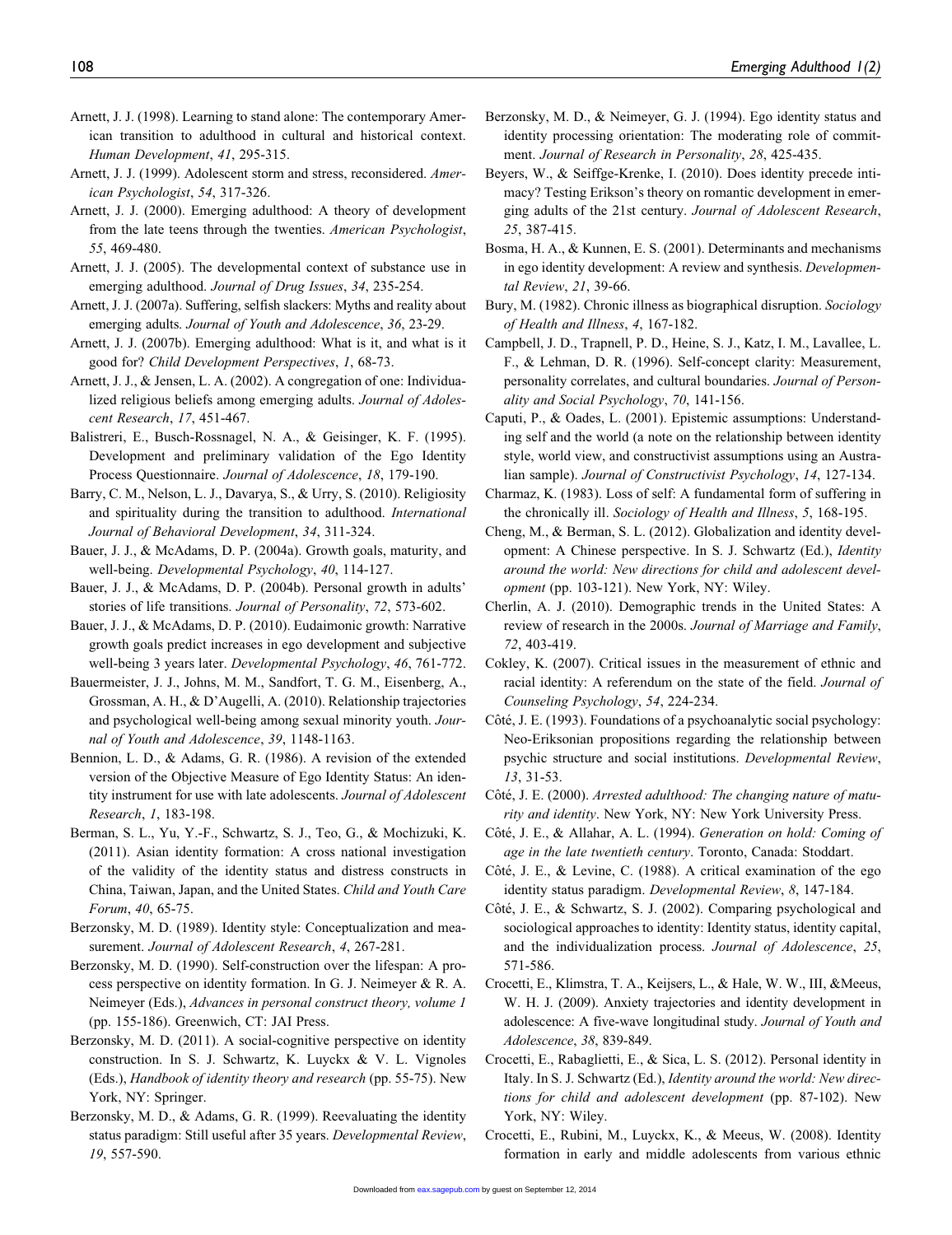groups: From three dimensions to five statuses. Journal of Youth and Adolescence, 37, 983-996.

- Crocetti, E., Rubini, M., & Meeus, W. (2008). Capturing the dynamics of identity formation in various ethnic groups: Development and validation of a three-dimensional model. Journal of Adolescence, 31, 207-222.
- Crocetti, E., Schwartz, S. J., Fermani, A., & Meeus, W. (2010). The Utrecht Management of Identity Commitments Scale (U-MICS): Italian validation and cross-national comparisons. European Journal of Psychological Assessment, 26, 169-183.
- Crocetti, E., Schwartz, S. J., Fermani, A., & Meeus, W. (2010). The Utrecht Management of Identity Commitments Scale (U-MICS): Italian validation and cross-national comparisons. European Journal of Psychological Assessment, 26, 169-183.
- Crocetti, E., Sica, L. S., Schwartz, S. J., Serafini, T., & Meeus, W. (2013). Identity styles, dimensions, statuses, and functions: Making connections among identity conceptualizations. European Review of Applied Psychology, 63, 1-13.
- Diamond, L. M. (2000). Sexual identity, attractions, and behavior among young sexual-minority women over a 2-year period. Developmental Psychology, 36, 241-250.
- Diamond, L. M. (2003). What does sexual orientation orient? A biobehavioral model distinguishing romantic love and sexual desire. Psychological Review, 110, 173-192.
- Diamond, L. M., & Dickenson, J. A. (2012). The neuroimaging of love and desire: Review and future directions. Clinical Neuropsychiatry, 9, 39-46.
- Diener, E. (2006). Guidelines for national indicators of subjective well-being and ill-being. Journal of Happiness Studies, 7, 397-404.
- Dillon, F. R., Worthington, R. L., & Moradi, B. (2011). Sexual identity as a universal process. In S. J. Schwartz, K. Luyckx & V. L. Vignoles (Eds.), Handbook of identity theory and research (pp. 649-669). New York, NY: Springer.
- Duke, N. N., Skay, C. L., Pettingell, S. L., & Borowsky, I. W. (2009). From adolescent connections to social capital: Predictors of civic engagement in young adulthood. Journal of Adolescent Health, 44, 161-168.
- Dunkel, C. S. (2005). The relationship between self-continuity and measures of identity. Identity: An International Journal of Theory and Research, 5, 21-34.
- Dunkel, C. S., & Sefcek, J. A. (2009). Eriksonian lifespan theory and life history theory: An integration using the example of identity formation. Review of General Psychology, 13, 13-23.
- Dwairy, M. (2002). Foundations of psychosocial dynamic personality theory of collective people. Clinical Psychology Review, 22, 343-360.
- Dykstra, P. A., & Poortman, A.-R. (2010). Economic resources and remaining single: Trends over time. European Sociological Review, 26, 277-290.
- Ellis, B. J., Del Giudice, M., Dishion, T. J., Figueredo, A. J., Gray, P., & Griskevicius, V., ... Wilson, D. S. (2012). The evolutionary basis of risky adolescent behavior: Implications for science, policy, and practice. Developmental Psychology, 48, 598-623.

Erikson, E. H. (1950). Childhood and society. New York, NY: Norton.

Erikson, E. H. (1958). Young man Luther: A study in psychoanalysis and history. New York, NY: Norton.

- Erikson, E. H. (1968). Identity: Youth and crisis. New York, NY: Norton.
- Erikson, E. H. (1969). Gandhi's truth: On the origins of militant nonviolence. New York, NY: Norton.
- Floyd, F. J., & Stein, T. S. (2002). Sexual orientation identity formation among gay, lesbian, and bisexual youths: Multiple patterns of milestone experiences. Journal of Research on Adolescence, 12, 167-191.
- Fossati, A., Borroni, S., Feeney, J., & Maffei, C. (2012). Predicting borderline personality disorder features from personality traits, identity orientation, and attachment styles in Italian nonclinical adults: Issues of consistency across age ranges. Journal of Personality Disorders, 26, 280-297.
- Freund, A. M., & Ritter, J. O. (2009). Midlife crisis: A debate. Gerontology, 55, 581-591.
- Fussell, E., Gauthier, A. H., & Evans, A. (2007). Heterogeneity in the transition to adulthood: The cases of Australia, Canada, and the United States. European Journal of Population, 23, 389-414.
- Goossens, L. (2001). Global versus domain-specific statuses in identity research: A comparison of two self-report measures. Journal of Adolescence, 24, 681-699.
- Grotevant, H. D. (1987). Toward a process model of identity formation. Journal of Adolescent Research, 2, 203-222.
- Habermas, T., & Bluck, S. (2000). Getting a life: The development of the life story in adolescence. Psychological Bulletin, 126, 748-769.
- Hardy, S. A., & Raffaelli, M. (2003). Adolescent religiosity and sexuality: An investigation of reciprocal influences. Journal of Adolescence, 26, 731-739.
- Hernandez, J. T., & DiClemente, R. J. (1992).Self-control and ego identity development as predictors of unprotected sex in late adolescent males. Journal of Adolescence, 15, 437-447.
- Ironson, G., & Hayward, H. (2008). Do positive psychosocial factors predict disease progression in HIV-1? A review of the evidence. Psychosomatic Medicine, 70, 546-554.
- Jessor, R., Turbin, M. S., Costa, F. M., Dong, Q., Zhang, H., & Wang, C. (2003).Adolescent problem behavior in China and the United States: A cross-national study of psychosocial protective factors. Journal of Research on Adolescence, 13, 329-360.
- Jones, R. M., & Hartmann, B. R. (1988). Ego identity: Developmental differences and experimental substance use among adolescents. Journal of Adolescence, 11, 347-360.
- Jones, R. M., Hartmann, B. R., Grochowski, C. O., & Glider, P. (1989).Ego identity and substance abuse: A comparison of adolescents in residential treatment with adolescents in school. Personality and Individual Differences, 10, 625-631.
- Kidwell, J. S., Dunham, R. M., Bacho, R., Pastorino, E., & Portes, P. R. (1995). Adolescent identity exploration: A test of Erikson's theory of transitional crisis. Adolescence, 30, 785-793.
- Kiesling, C., Sorell, G. T., Montgomery, M. J., & Colwell, R. K. (2006). Identity and spirituality: A psychosocial exploration of the sense of spiritual self. Developmental Psychology, 42, 1269-1277.
- Klimstra, T. A., Hale, W. W., III, Raaijmakers, Q. W., Branje, S. T., & Meeus, W. H. J. (2010). Identity formation in adolescence: Change or stability? Journal of Youth and Adolescence, 39, 150-162.
- Klimstra, T. A., Luyckx, K., & Meeus, W. H. J. (2012). Personal identity in Belgium and The Netherlands. In S. J. Schwartz (Ed.),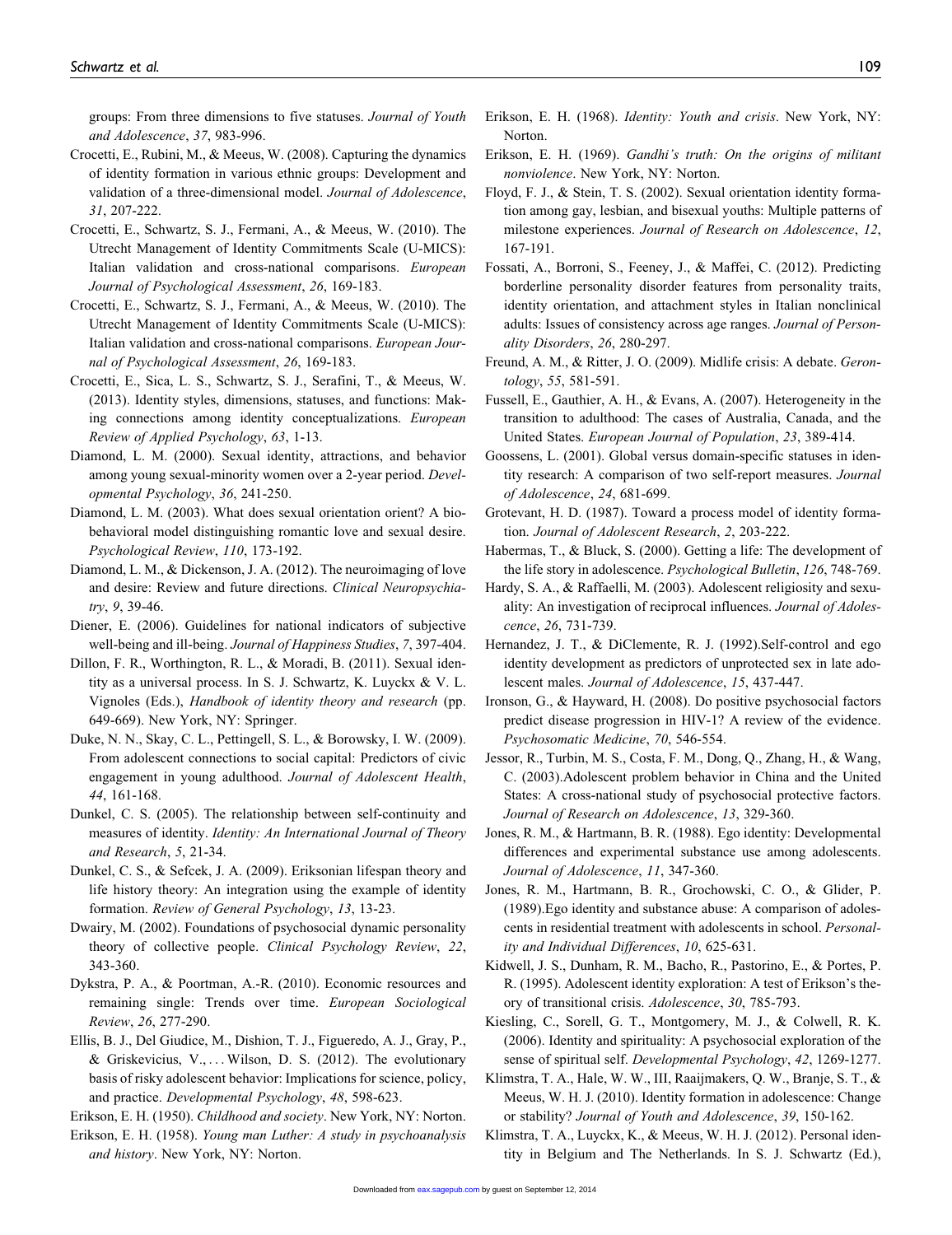Identity around the world: New directions for child and adolescent development (pp. 19-34). New York, NY: Wiley.

- Krettenauer, T. (2005). The role of epistemic cognition in adolescent identity formation: Further evidence. Journal of Youth and Adolescence, 34, 185-198.
- Kroger, J. (1996). Identity, regression, and development. Journal of Adolescence, 19, 203-222.
- Kroger, J., & Marcia, J. E. (2011). The identity statuses: Origins, meanings, and interpretations. In S. J. Schwartz, K. Luyckx & V. L. Vignoles (Eds.), Handbook of identity theory and research (pp. 31-53). New York, NY: Springer.
- Lee, B. Y., & Newburg, A. B. (2005). Religion and health: A review and critical analysis. Zygon, 40, 443-468.
- Luyckx, K., Duriez, B., Klimstra, T. A., & De Witte, H. (2010). Identity statuses in young adult employees: Prospective relations with work engagement and burnout. Journal of Vocational Behavior, 77, 339-349.
- Luyckx, K., Goossens, E., Van Damme, C., & Moons, P. (2011). Identity formation in adolescents with congenital cardiac disease: A forgotten issue in the transition to adulthood. Cardiology in the Young, 21, 411-420.
- Luyckx, K., Goossens, L., & Soenens, B. (2006). A developmental contextual perspective on identity construction in emerging adulthood: Change dynamics in commitment formation and commitment evaluation. Developmental Psychology, 42, 366-380.
- Luyckx, K., Goossens, L., Soenens, B., & Beyers, W. (2006). Unpacking commitment and exploration: Preliminary validation of an integrative model of late adolescent identity formation. Journal of Adolescence, 29, 361-378.
- Luyckx, K., Goossens, L., Soenens, B., Beyers, W., & Vansteenkiste, M. (2005). Identity statuses based on 4 rather than 2 identity dimensions: Extending and refining Marcia's paradigm. Journal of Youth and Adolescence, 34, 605-618.
- Luyckx, K., Klimstra, T. A., Schwartz, S. J., & Duriez, B. (in press). Personal identity in college and the work context: Developmental trajectories and psychosocial functioning. European Journal of Personality.
- Luyckx, K., Schwartz, S. J., Berzonsky, M. D., Soenens, B., Vansteenkiste, M., Smits, I., & Goossens, L. (2008). Capturing ruminative exploration: Extending the four-dimensional model of identity formation in late adolescence. Journal of Research in Personality, 42, 58-82.
- Luyckx, K., Schwartz, S. J., Goossens, L., Beyers, W., & Missotten, L. (2011). A process-oriented model of identity formation and evaluation. In S. J. Schwartz, K. Luyckx & V. L. Vignoles (Eds.), Handbook of identity theory and research (pp. 77-98). New York, NY: Springer.
- Luyckx, K., Schwartz, S. J., Goossens, L., & Pollock, S. (2008). Employment, sense of coherence, and identity formation: Contextual and psychological processes on the pathway to sense of adulthood. Journal of Adolescent Research, 23, 566-591.
- Luyckx, K., Schwartz, S. J., Soenens, B., Vansteenkiste, M., & Goossens, L. (2010). The path from identity commitments to adjustment: Motivational underpinnings and mediating mechanisms. Journal of Counseling and Development, 88, 52-60.
- Luyckx, K., & Seiffge-Krenke, I. (2009). Continuity and change in glycemic control trajectories from adolescence to emerging

adulthood: Relationships with family climate and self-concept in Type 1 diabetes. Diabetes Care, 32, 797-801.

- Luyckx, K., Seiffge-Krenke, I., Schwartz, S. J., Goossens, L., Weets, I., Hendrieckx, C., & Groven, C. (2008). Identity formation, coping, and adjustment in emerging adults with a chronic illness: The sample case of Type I diabetes. Journal of Adolescent Health, 43, 451-458.
- Luyckx, K., Soenens, B., Goossens, L., & Beckx, K., &Wouters, S. (2008). Identity exploration and commitment in late adolescence: Correlates of perfectionism and mediating mechanisms on the pathway to well-being. Journal of Social and Clinical Psychology, 27, 336-361.
- Madan-Swain, A., Brown, R. T., Foster, M. A., Vega, R., Byars, K., Rodenberger, W., Bell, B., & Lambert, R. (2000). Identity in survivors of childhood cancer. Journal of Pediatric Psychology, 25, 105-115.
- Malgwi, C. A., Howe, M. A., & Burnaby, P. A. (2005). Influences on students' choice of college major. Journal of Education for Business, 80, 275-282.
- Marcia, J. E. (2001). A commentary on Seth Schwartz's review of identity theory and research. Identity: An International Journal of Theory and Research, 1, 59-65.
- Marsiglia, F. F., Kulis, S., Hecht, M. L., & Sills, S. (2004). Ethnicity and ethnic identity as predictors of drug norms and drug use among preadolescents in the U.S. Southwest. Substance Use and Misuse, 39, 1061-1094.
- McAdams, D. P. (2011). Narrative identity. In S. J. Schwartz, K. Luyckx & V. L. Vignoles (Eds.), Hand book of identity theory and research (pp. 99-115). New York, NY: Springer.
- McAdams, D. P. (2013). Life authorship: A psychological challenge for emerging adulthood, as illustrated in two notable case studies. Emerging Adulthood, 1, 151-158.
- McAdams, D. P., Reynolds, J., Lewis, M., Patten, A. H., & Bowman, P. J. (2001). When bad things turn good and good things turn bad: Sequences of redemption and contamination in life narrative and their relation to psychosocial adaptation in midlife adults and in students. Personality and Social Psychology Bulletin, 27, 474-485.
- McLean, K. C., Pasupathi, M., & Pals, J. L. (2007). Selves creating stories creating selves: A process model of self-development. Personality and Social Psychology Review, 11, 262-278.
- McLean, K. C., & Pratt, M. W. (2005). Life's little (and big) lessons: Identity statuses and meaning-making in the turning-point narratives of emerging adults. Developmental Psychology, 42, 714-722.
- Meeus, W. (1996). Studies on identity development in adolescence: An overview of research and some new data. Journal of Youth and Adolescence, 25, 569-598.
- Meeus, W., van de Schoot, R., Keijsers, L., Schwartz, S. J., & Branje, S. (2010). On the progression and stability of adolescent identity formation: A five-wave longitudinal study in early-to-middle and middle-to-late adolescence. Child Development, 81, 1565-1581.
- Moffitt, T. E. (2006). A review of research on the taxonomy of lifecourse-persistent versus adolescence-limited antisocial behavior. In F. T. Cullen, J. P. Wright & K. R. Blevins (Eds.), Taking stock: The status of criminological theory (pp. 77-112). New Brunswick, NJ: Transaction Publishers.
- Morgan, E. (2013). Contemporary issues in sexual orientation and identity development in emerging adulthood. Emerging Adulthood, 1, 52-66.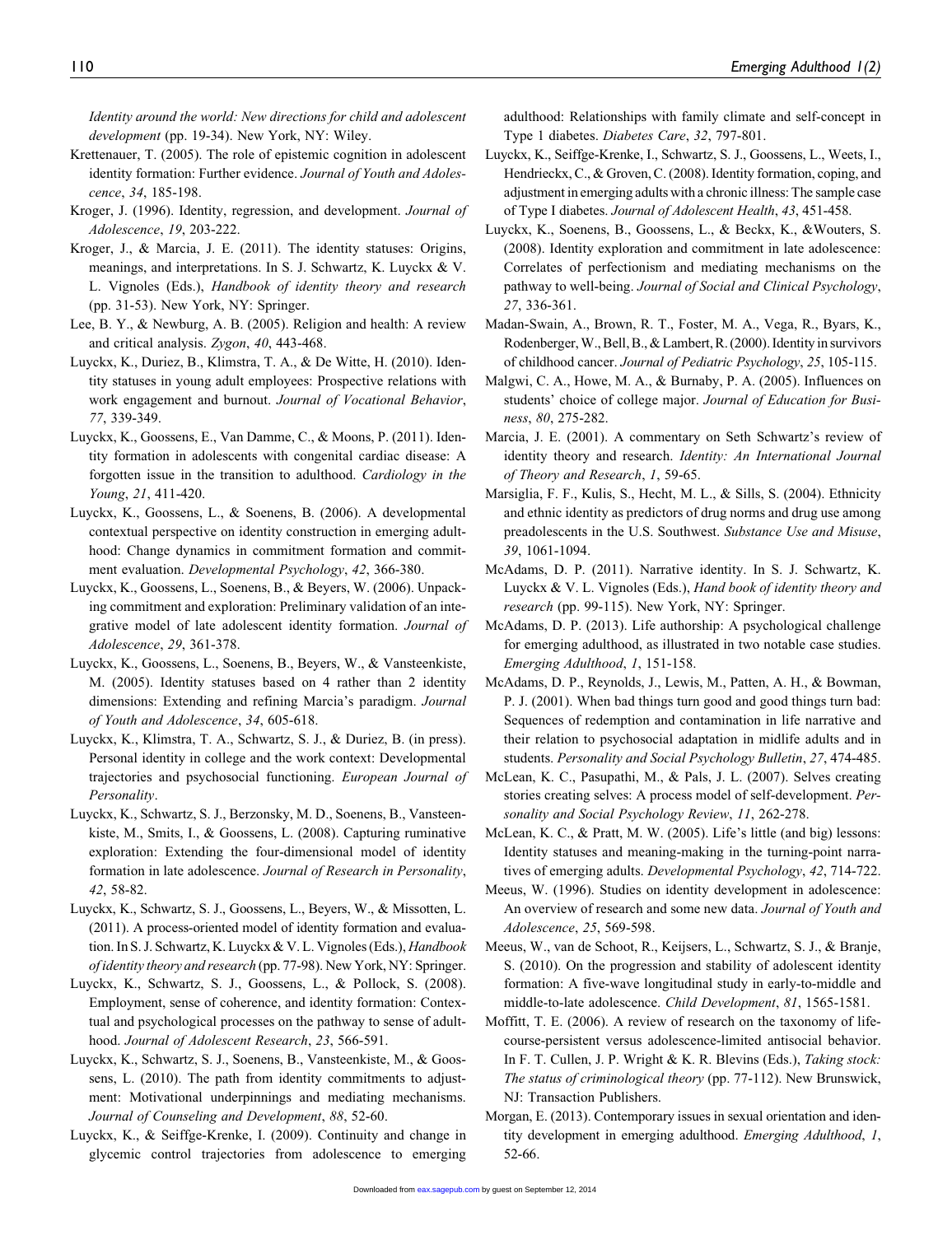- Mustanski, B., Garofalo, R., Herrick, A., & Donenberg, G. (2007). Psychosocial health problems increase risk for HIV among urban young men who have sex with men: Preliminary evidence of a syndemic in need of attention. Annals of Behavioral Medicine, 34, 37-45.
- National Center for Education Statistics. (2010). Digest of education statistics: 2010. Retrieved June 20, 2011 from [http://nces.ed.gov/](http://nces.ed.gov/programs/digest/d10/tables/dt10_197.asp?referrer=report) [programs/digest/d10/tables/dt10\\_197.asp?referrer](http://nces.ed.gov/programs/digest/d10/tables/dt10_197.asp?referrer=report)=[report](http://nces.ed.gov/programs/digest/d10/tables/dt10_197.asp?referrer=report)
- Nelson, L. J. (2003). Rites of passage in emerging adulthood: Perspectives of young Mormons. New Directions for Child and Adolescent Development, 100, 33-49.
- Obradović, J., & Masten, A. S. (2007). Developmental antecedents of young adult civic engagement. Applied Developmental Science, 11, 2-19.
- Pastorino, E., Dunham, R. M., Kidwell, J. S., Bacho, R. A., & Lamborn, S. D. (1997). Domain-specific gender comparisons in identity development among college youth: Ideology and relationships. Adolescence, 32, 559-577.
- Phillips, T. M., & Pittman, J. F. (2007). Adolescent psychological wellbeing by identity style. Journal of Adolescence, 30, 1021-1034.
- Phinney, J. S., & Ong, A. D. (2007). Conceptualization and measurement of ethnic identity: Current status and future directions. Journal of Counseling Psychology, 54, 271-281.
- Porfeli, E. J., Lee, B., Vondracek, F. W., & Weingold, I. K. (2010). A multi-dimensional measure of vocational identity status. Journal of Adolescence, 34, 853-871.
- Post, J. M. (2005). When hatred is bred in the bone: Psycho-cultural foundations of contemporary terrorism. Political Psychology, 26, 615-636.
- Quintana, S. M. (2007). Racial and ethnic identity: Developmental perspectives and research. Journal of Counseling Psychology, 54, 279-270.
- Rew, L., & Wong, Y. J. (2006). A systematic review of associations among religiosity/spirituality and adolescent health attitudes and behaviors. Journal of Adolescent Health, 38, 433-442.
- Rivas-Drake, D., Hughes, D., & Way, N. (2008). A closer look at peer discrimination, ethnic identity, and psychological well-being among urban Chinese American sixth graders. Journal of Youth and Adolescence, 37, 12-21.
- Rosario, R., Schrimshaw, E. W., Hunter, J., & Braun, L. (2006). Sexual identity development among lesbian, gay, and bisexual youths: Consistency and change over time. *Journal of Sex Research*, 43, 46-58.
- Rostosky, S. S., Danner, F., & Riggle, E. D. B. (2008). Religiosity and alcohol use in sexual minority and heterosexual youth and young adults. Journal of Youth and Adolescence, 37, 552-563.
- Ryff, C. D., & Singer, B. H. (2008). Know thyself and become what you are: A eudaimonic approach to psychological well-being. Journal of Happiness Studies, 9, 13-39.
- Sam, D. L., & Berry, J. W. (2010). Acculturation: When individuals and groups of different backgrounds meet. Perspectives on Psychological Science, 5, 472-481.
- Savin-Williams, R. C. (2011). Identity development among sexual minority youth. In S. J. Schwartz, K. Luyckx & V. L. Vignoles (Eds.), Handbook of identity theory and research (pp. 671-689). New York, NY: Springer.
- Schwartz, S. J. (2001). The evolution of Eriksonian and neo-Eriksonian identity theory and research: A review and integration. Identity: An International Journal of Theory and Research, 1, 7-58.
- Schwartz, S. J. (2005). A new identity for identity research: Recommendations for expanding and refocusing the identity literature. Journal of Adolescent Research, 20, 293-308.
- Schwartz, S. J. (2007). The structure of identity consolidation: Multiple correlated constructs or one superordinate construct? Identity: An International Journal of Theory and Research, 7, 27-49.
- Schwartz, S. J., Beyers, W., Luyckx, K., Soenens, B., Zamboanga, B. L., & Forthun, L. F., ... Waterman, A. S. (2011). Examining the light and dark sides of emerging adults' identity: A study of identity status differences in positive and negative psychosocial functioning. Journal of Youth and Adolescence, 40, 839-859.
- Schwartz, S. J., Côté, J. E., & Arnett, J. J. (2005). Identity and agency in emerging adulthood: Two developmental routes in the individualization process. Youth and Society, 37, 201-229.
- Schwartz, S. J., Donnellan, M. B., Ravert, R. D., Luyckx, K., & Zamboanga, B. L. (2013). Identity development, personality, and wellbeing in adolescence and emerging adulthood: Theory, research, and recent advances. In I. B. Weiner (Series Ed.), and R. M. Lerner, A. Easterbrooks, J. Mistry (Vol. Eds.), Handbook of psychology, vol. 6: Developmental psychology (pp. 339-364). New York, NY: John Wiley and Sons.
- Schwartz, S. J., Dunkel, C. S., & Waterman, A. S. (2009). Terrorism: An identity theory perspective. Studies in Conflict and Terrorism, 32, 537-559.
- Schwartz, S. J., Forthun, L. F., Ravert, R. D., Zamboanga, B. L., Rodriguez, L., & Umaña-Taylor, A. J., ... Hudson, M.  $(2010)$ . Identity consolidation and health risk behaviors in college students. American Journal of Health Behavior, 34, 214-224.
- Schwartz, S. J., Klimstra, T. A., Luyckx, K., Hale, W. W., III, & Frijns, T., ... Meeus, W. H. J. (2011). Daily dynamics of personal identity and self-concept clarity. European Journal of Personality, 25, 373-385.
- Schwartz, S. J., Klimstra, T. A., Luyckx, K., Hale, W. W., III, & Meeus, W. H. J. (2012). Characterizing the self-system over time in adolescence: Internal structure and associations with internalizing symptoms. Journal of Youth and Adolescence, 41, 1208-1225.
- Schwartz, S. J., Luyckx, K., & Vignoles, V. L. (Eds.) (2011). Handbook of identity theory and research. New York, NY: Springer.
- Schwartz, S. J., Mason, C. A., Pantin, H., & Szapocznik, J. (2009). Longitudinal relationships between family functioning and identity development in Hispanic immigrant adolescents: Continuity and change. Journal of Early Adolescence, 29, 177-211.
- Schwartz, S. J., Montgomery, M. J., & Briones, E. (2006). The role of identity in acculturation among immigrant people: Theoretical propositions, empirical questions, and applied recommendations. Human Development, 49, 1-30.
- Schwartz, S. J., Pantin, H., Prado, G., Sullivan, S., & Szapocznik, J. (2005). Family functioning, identity, and problem behavior in Hispanic immigrant early adolescents. Journal of Early Adolescence, 25, 392-420.
- Schwartz, S. J., Weisskirch, R. S., Zamboanga, B. L., Castillo, L. G., Ham, L. S., & Huynh, Q.-L., ...Cano, M. A. (2011). Dimensions of acculturation: Associations with health risk behaviors among college students from immigrant families. Journal of Counseling Psychology, 58, 27-41.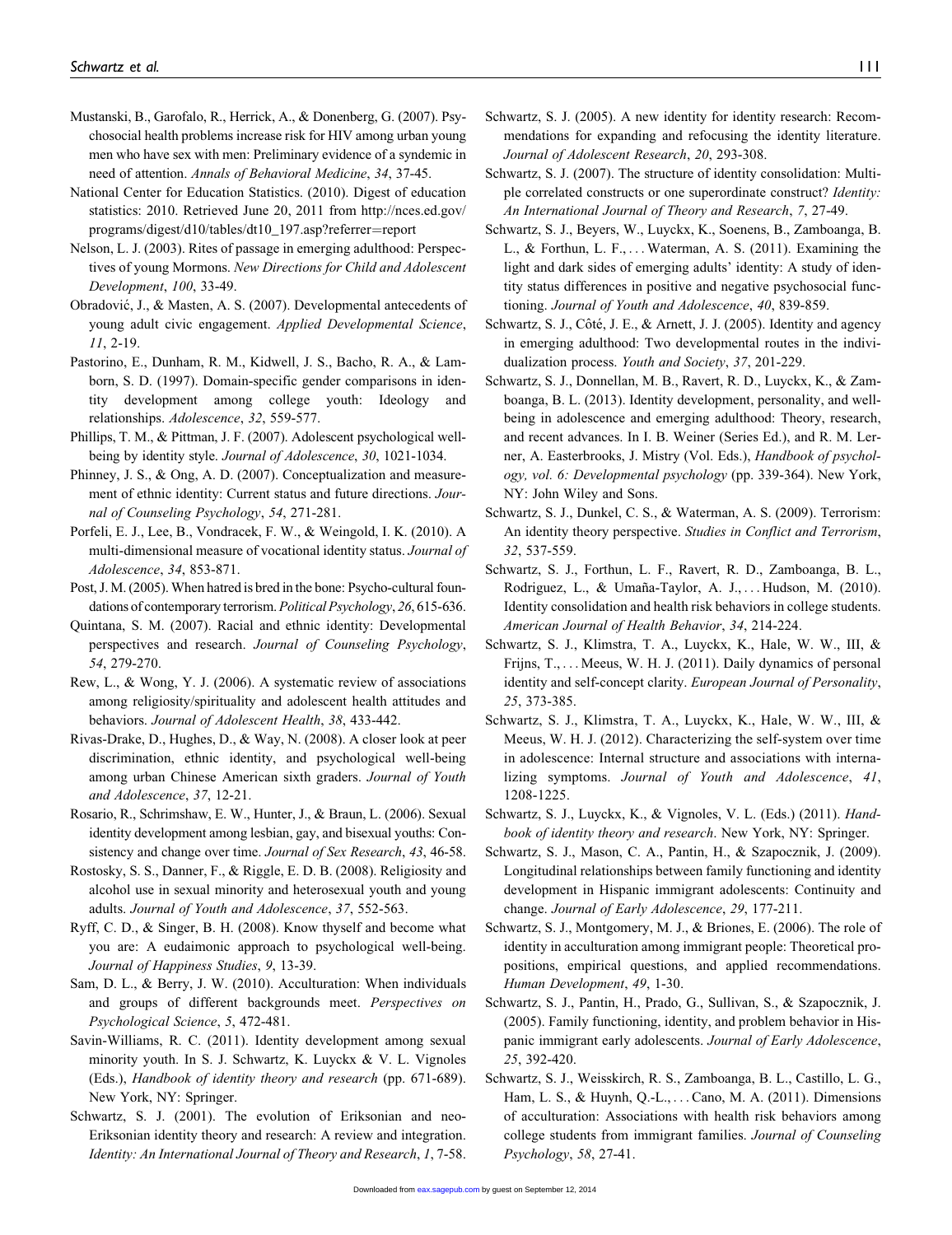- Schwartz, S. J., Zamboanga, B. L., Wang, W., & Olthuis, J. V. (2009). Measuring identity from an Eriksonian perspective: Two sides of the same coin. Journal of Personality Assessment, 91, 143-154.
- Schwartz, S. J., Zamboanga, B. L., Weisskirch, R. S., & Rodriguez, L. (2009). The relationships of personal and ethnic identity exploration to indices of adaptive and maladaptive psychosocial functioning. International Journal of Behavioral Development, 33, 131-144.
- Sherrod, L. R. (2008). Adolescents' perceptions of rights as reflected in their views of citizenship. Journal of Social Issues, 64, 771-790.
- Skorikov, V., & Vondracek, F. W. (2007). Positive career orientation as an inhibitor of adolescent problem behavior. Journal of Adolescence, 30, 131-146.
- Smith, V. (2010). Enhancing employability: Human, cultural, and social capital in an era of turbulent unpredictability. Human Relations, 63, 279-303.
- Sneed, J. R., Whitbourne, S. K., Schwartz, S. J., & Huang, S. (2012). The relationship between identity, intimacy, and midlife wellbeing: Findings from the Rochester Adult Longitudinal Study. Psychology and Aging, 27, 318-323.
- Soenens, B., Berzonsky, M. D., Vansteenkiste, M., Beyers, W., & Goossens, L. (2005). Identity styles and causality orientations: In search of the motivational underpinnings of the identity exploration process. European Journal of Personality, 19, 427-442.
- Stanton, A. L., Revenson, T. A., & Tennen, H. (2007). Health psychology: Psychological adaptation to chronic disease. Annual Review of Psychology, 58, 565-592.
- Stephen, J., Fraser, E., & Marcia, J. E. (1992). Moratoriumachievement (Mama) cycles in lifespan identity development: Value orientations and reasoning system correlates. Journal of Adolescence, 15, 283-300.
- Stoppa, T. M., & Lefkowitz, E. S. (2010). Longitudinal changes in religiosity among emerging-adult college students. Journal of Research on Adolescence, 20, 23-38.
- Stryker, S. (2003). Whither symbolic interaction? Reflections on a personal odyssey. Symbolic Interaction, 26, 95-109.
- Syed, M, & Mitchell, L. L. (2013). Race, identity, and emerging adulthood: Retrospect and prospects. Emerging Adulthood, 1, 83-95.
- Syed, M., & Azmitia, M. (2008). A narrative approach to ethnic identity in emerging adulthood: Bringing life to the identity status model. Developmental Psychology, 44, 1012-1027.
- Uecker, J. E., Regnerus, M. D., & Vaaler, M. L. (2007). Losing my religion: The social sources of religious decline in early adulthood. Social Forces, 85, 1667-1692.
- Umaña-Taylor, A. J. (2011). Ethnic identity. In S. J. Schwartz, K. Luyckx & V. L. Vignoles (Eds.), Handbook of identity theory and research (pp. 791-809). New York, NY: Springer.
- Umaña-Taylor, A. J., Gonzales-Backen, M. A., & Guimond, A. B. (2010). Latino adolescents' ethnic identity: Is there a developmental progression and does growth in ethnic identity predict growth in self-esteem? Child Development, 80, 391-405.
- U.S. Census Bureau. (2011). 2011 Statistical Abstract of the United States. Retrieved June 20, 2011 from [http://www.census.gov/com](http://www.census.gov/compendia/statab/cats/population.html)[pendia/statab/cats/population.html](http://www.census.gov/compendia/statab/cats/population.html)
- van Hoof, A. (1999). The identity status field re-reviewed: An update of unresolved and neglected issues with a view on some alternative approaches. Developmental Review, 19, 497-556.
- Vleioras, G., & Bosma, H. A. (2005). Are identity styles important for psychological well-being? Journal of Adolescence, 28, 397-409.
- Walton, K. E., & Roberts, B. W. (2004). On the relationship between substance use and personality traits: Abstainers are not maladjusted. Journal of Research in Personality, 38, 515-535.
- Waterman, A. S. (2007). Doing well: The relationship of identity status to three conceptions of well-being. Identity: An International Journal of Theory and Research, 7, 289-307.
- Waterman, A. S. (2008). Reconsidering happiness: A eudaimonist's perspective. Journal of Positive Psychology, 3, 234-252.
- Waterman, A. S., Schwartz, S. J., Zamboanga, B. L., Ravert, R. D., Williams, M. K., Agocha, V. B., Kim, S. Y., & Donnellan, M. B. (2010). The questionnaire for eudaimonic well-being: Psychometric properties, demographic comparisons, and evidence of validity. Journal of Positive Psychology, 6, 41-61.
- Wiik, K. A. (2009). 'You'd better wait!'—Socioeconomic background and timing of first marriage versus first cohabitation. European Sociological Review, 25, 139-153.
- Worthington, R. L., Navarro, R. L., Savoy, H. B., & Hampton, D. (2008). Development, reliability, and validity of the measure of sexual identity exploration and commitment (MoSIEC). Developmental Psychology, 44, 22-33.
- Youniss, J., Bales, S., Christmas-Best, V., Diversi, M., McLaughlin, M., & Silbereisen, R. (2003). Youth civic engagement in the twenty-first century. Journal of Research on Adolescence, 12, 121-148.
- Youniss, J., & Yates, M. (1996). A developmental perspective on civic involvement in adolescence. Social Development, 5, 85-111.
- Zamboanga, B. L., Raffaelli, M., & Horton, N. J. (2006). Acculturation status and heavy alcohol use among Mexican American college students: An investigation of the moderating role of gender. Addictive Behaviors, 31, 2188-2198.
- Zamboanga, B. L., Schwartz, S. J., Jarvis, L. H., & Van Tyne, K. (2009). Acculturation and substance use among Hispanic early adolescents: Investigating the mediating roles of acculturative stress and self-esteem. Journal of Primary Prevention, 30, 315-333.

# Author Biographies

Seth J. Schwartz is an associate professor of epidemiology and public health at the University of Miami. He holds a PhD in developmental psychology from Florida International University. His research interests are personal and cultural identity, family relationships, and mental health in adolescence and emerging adulthood.

Byron L. Zamboanga is an associate professor in the Department of Psychology at Smith College. His primary research interests focuses on the cognitive, social, and cultural correlates of alcohol use among adolescents and emerging adults.

Koen Luyckx is an assistant research professor at the Center for School Psychology and Child and Adolescent Development at Katholieke Universiteit Leuven, Leuven, Belgium. He obtained